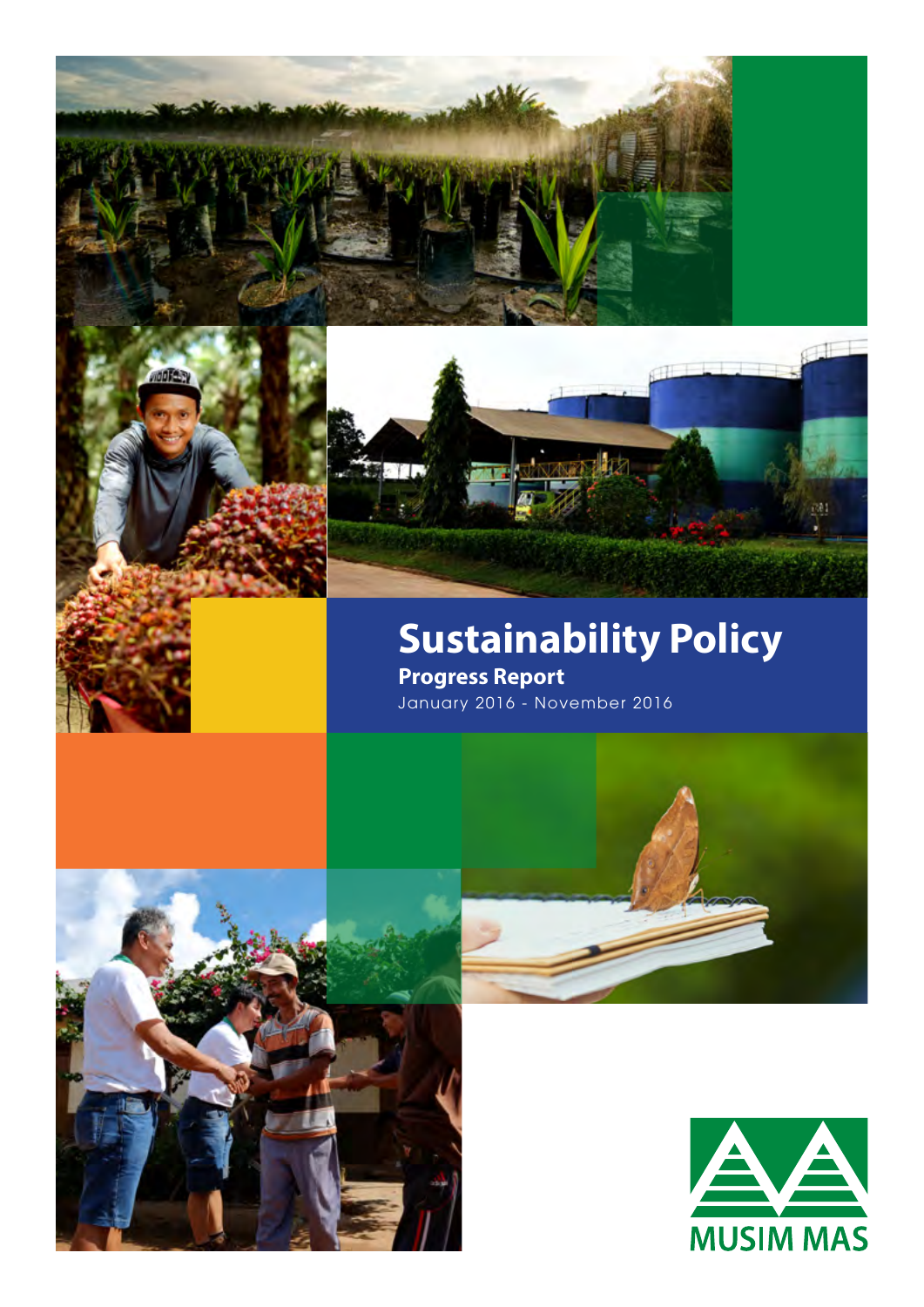# **Contents**

| Outcome of mill verifications: recommendations for Riau Province  20 |  |
|----------------------------------------------------------------------|--|
|                                                                      |  |
|                                                                      |  |
|                                                                      |  |
|                                                                      |  |
|                                                                      |  |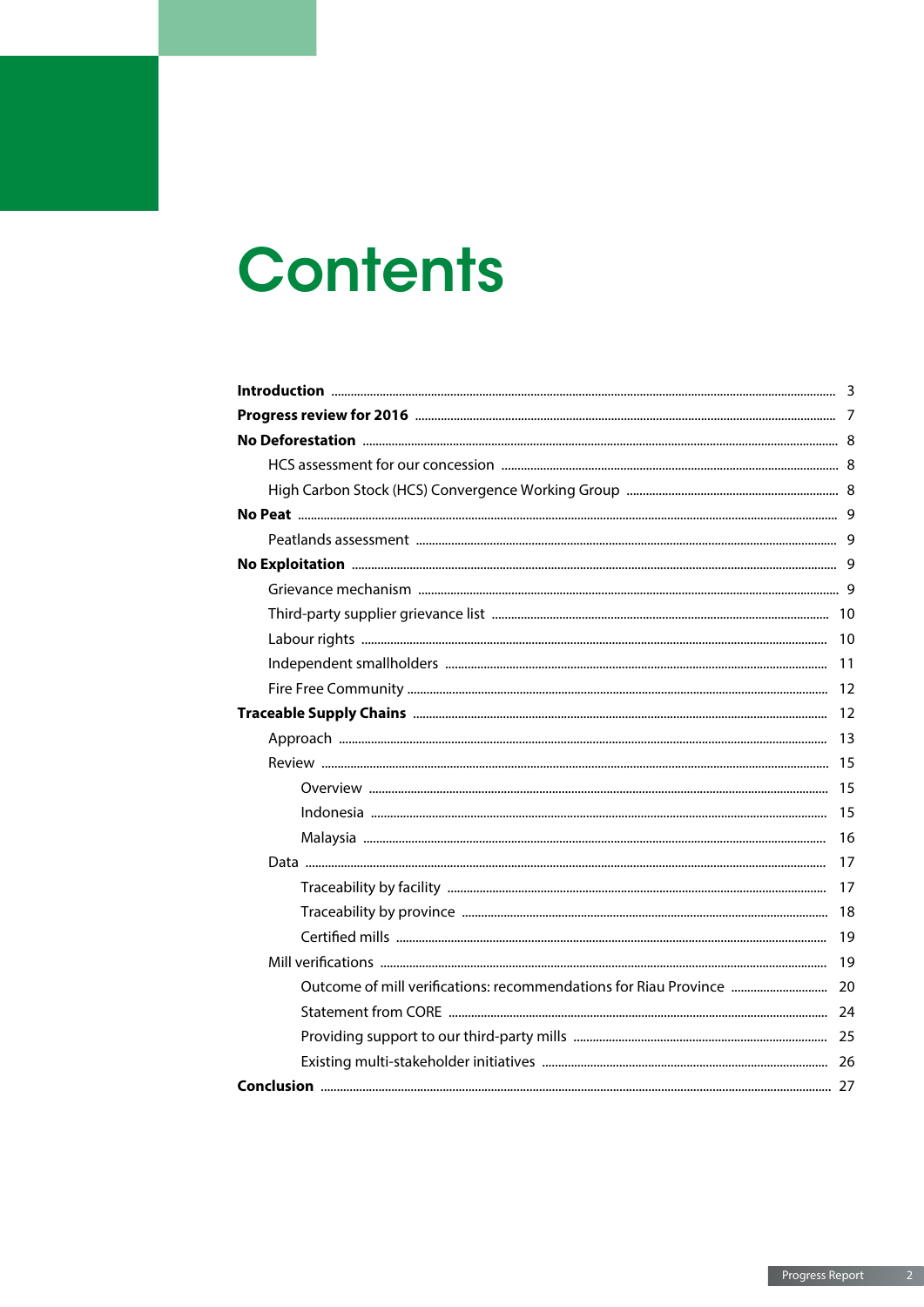# **Introduction**



If 2016 had a theme, it would be a year of intensifying our insight into our supply base and getting clarity on the steps to achieve sustainability transformation.

We have been working very closely with different parties. Firstly, we are working with the CORE consortium on verifying our supplying mills, engaging the supplying groups and devising strategies for multi-stakeholder landscape work. Secondly, we are receiving support from Aidenvironment on mapping the supply sheds and highlighting risk on new developments of the supply groups and finally, we are working with our peers via The Forest Trust (TFT) on mapping out the supply shed of the Leuser Ecosystem.

2016 was also the year in which we needed to report on our status of achieving full traceability to plantations. Our target deadline of full traceability by 2016 - an ambitious goal by industry standards - inspired motivation, developed resources and provided a new perspective on practical steps. How can we innovate to speed up the transformation agenda?

"How can we innovate to speed up the transformation agenda?"

Our view on transformation is when governments, private sector players and civil society groups can come together to achieve the best outcome by focusing on place-based development, i.e. the landscape approach. It is a process whereby we can break down sectorial barriers as well as capitalise on synergies in land use and human development. With the complexities of land use planning in which commercial crops, food crops and conservation are important elements, we need more learning and negotiation among stakeholders and deliberate efforts to reduce tradeoffs. The landscape approach offers a good pathway to implement our No-Deforestation, No-Peat and No-Exploitation (NDPE) policy on the ground.

The implementation of a transformative process will involve:

- Encouraging small to mid-sized companies to embark on sustainable practices by engaging at the highest level of the corporate hierarchy: the decision-makers of the parent companies;
- Improving the oil yields and agricultural practices of independent smallholders;
- Involving the regional governments to provide a framework for good governance as a legal requirement for palm oil:
- Engaging all stakeholders including peers and buyers in the industry to work towards transformation in a similar manner and find common ground.

We have prioritised regencies for engagement on the landscape approach. These regencies are in the top six provinces that contribute to 83% of our CPO supply needs and include areas recognised by stakeholders as the areas that need intervention. Some of these regencies are near sensitive landscapes such as the Leuser Ecosystem and the Tesso Nilo National Park. Other regencies have an existing multi-stakeholder initiative and an engaged government. We are actively seeking and negotiating multi-stakeholder initiatives to provide a solution from ground-up.

We have reviewed our perspective on traceability and here is our enhanced approach: traceability to mills and their associated plantations (controlled by the mills) and independent plantations and smallholders, collectively termed as a "supply shed", instead of the general term of "plantation."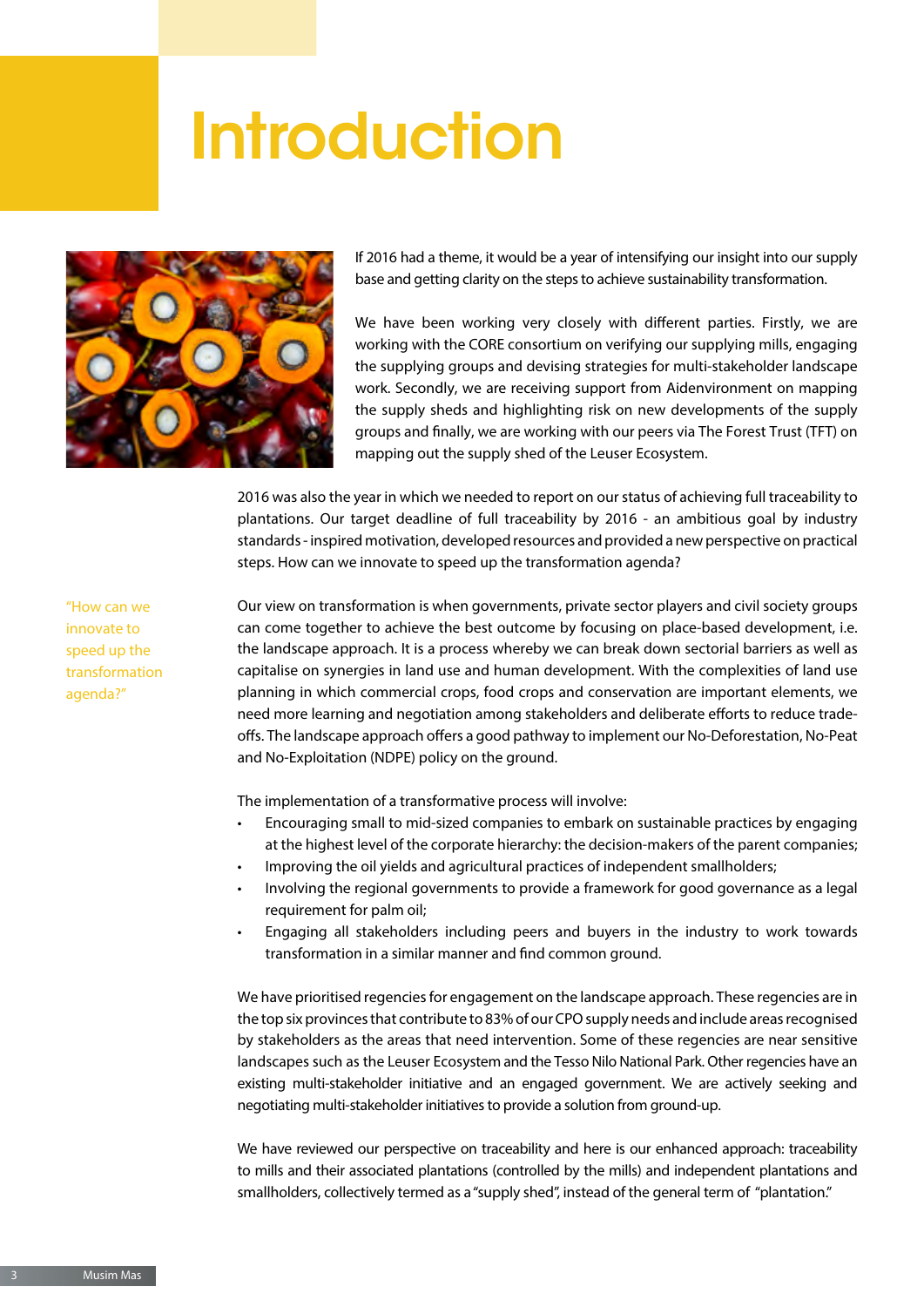We view our supply base as a mix of known and unknown sources. The known sources are the third-party mills with their directly managed plantations (associated plantations). These mills are usually part of a larger network of large to mid-sized plantation groups. The unknown sources are made up of independent plantations and smallholders who supply to different mills. Together, the known and unknown sources make up a supply shed.

As at November 2016, we can determine 99% of our supply base of Crude Palm Oil (CPO) and Palm Kernel (PK) to the mill level. We can trace 48% of our supply base of CPO and PK to the plantation level. To put it in another way, 48% of our supply base is made up of large and midsized plantation groups. This analysis also means that we can trace 48% of our supply base to decision-makers, i.e. the most senior executives or owners who have management control over these plantation groups. Knowing the decision-makers behind such groups is key to the transformation agenda. As the top-down approach is the most pragmatic pathway to encourage change on the ground, traceability to decision-makers can provide the trigger to start engagement.

The remaining 52% of our supply base consists of independent plantations and smallholders which are grouped as "unknown sources". Given that 40% of the Indonesia supply base is made up of smallholders, we estimate that the remaining 10-12% of the Indonesia supply base consists of small to mid-sized plantations that have no accompanying mills. For 2017, our focus is on the supply shed in the landscape. We will map the supply sheds with the help of high-resolution satellite imagery. Additionally, the decision-makers behind the large and mid-sized companies can provide information and access to the independent plantations and independent smallholders in their landscapes.

As many stakeholders have realised, while there are players such as Musim Mas with NDPE (No Deforestation, No Peat and No Exploitation) policies, the industry is built on the foundation of small and mid-sized companies and millions of independent smallholders. The reality is that despite our best intention and efforts, getting the support of the decision-makers behind these large and mid-sized companies is crucial. The concept of "traceability to decision-makers" will be further explained in one of the chapters of our report.

In the meantime, we are working from ground-up by devising innovative ways to support the independent smallholders supplying to our third-party mills. If we can enhance the oil yield of the independent smallholders and the quality of the crop, the process will strengthen the trust and cooperation between our Group and our supplying parent groups (who control the network of third-party mills to our facilities).

With our experience gained from organising independent smallholders (Musim Mas-IFC project), we will expand our work to the independent smallholders of our third-party mills. We are designing a programme known as the Musim Mas Extension Services Programme (ESP) to support these independent smallholders.

We are also pleased to launch our grievance mechanism which will be further refined during a trial period with the help of Aidenvironment.

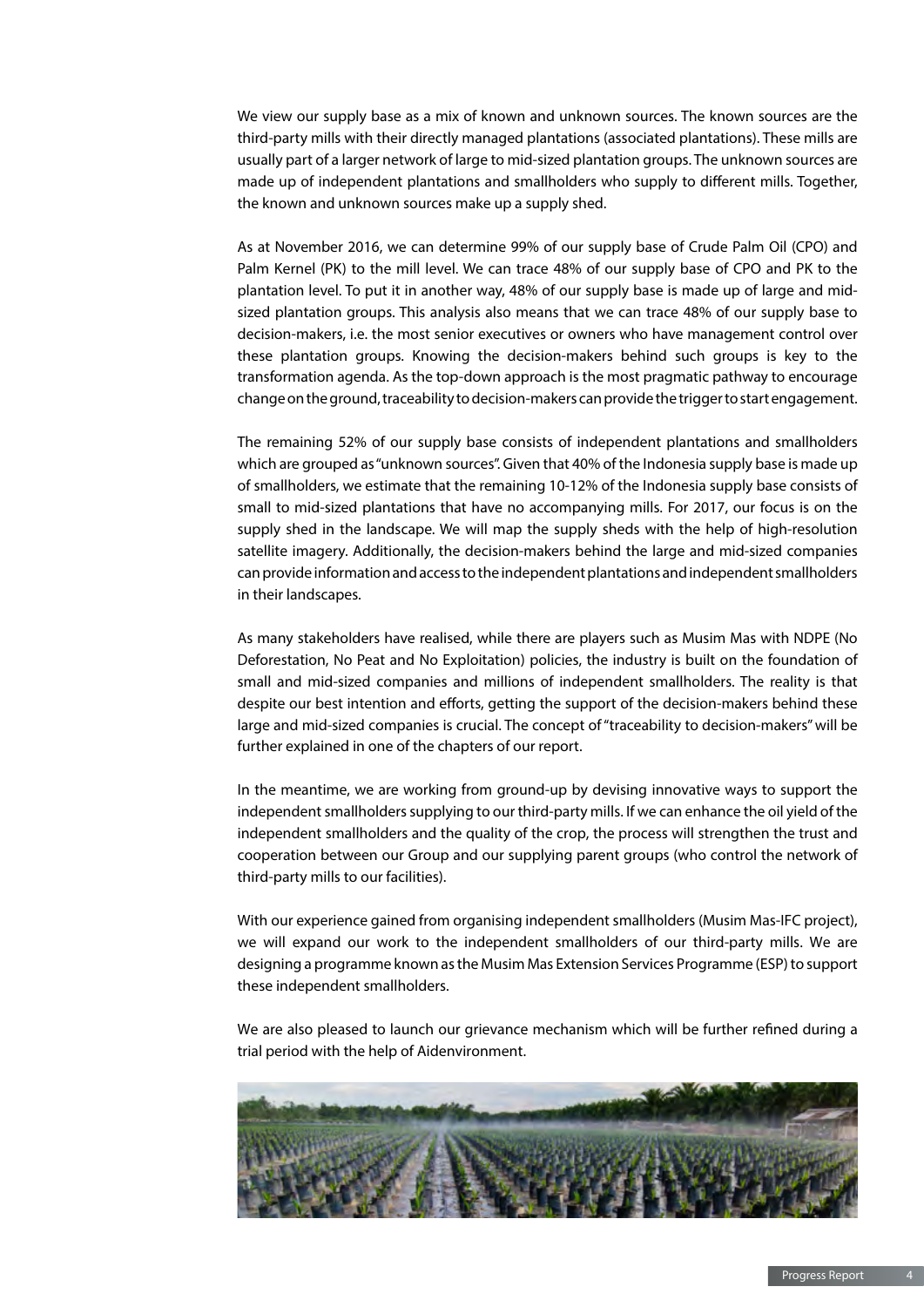# **Overall policy implementation**

| <b>Sustainability Commitment</b>                   |                                                                                                                                                                                                                                                         | <b>Musim Mas operations</b>                                                                                                                                                                                                                                                                                                                                                                                                                              | <b>Third-party mills</b>                                                                                                                                                                                                                                                                                                                                                                           |
|----------------------------------------------------|---------------------------------------------------------------------------------------------------------------------------------------------------------------------------------------------------------------------------------------------------------|----------------------------------------------------------------------------------------------------------------------------------------------------------------------------------------------------------------------------------------------------------------------------------------------------------------------------------------------------------------------------------------------------------------------------------------------------------|----------------------------------------------------------------------------------------------------------------------------------------------------------------------------------------------------------------------------------------------------------------------------------------------------------------------------------------------------------------------------------------------------|
| <b>No</b><br><b>Deforestation</b>                  | • No Deforestation of<br><b>High Conservation</b><br>Value (HCV) and High<br>Carbon Stock (HCS)<br>forests.                                                                                                                                             | • Participated in the HCS<br>Convergence working<br>group.<br>• Conducted an<br>independent third-<br>party HCS assessment<br>on our concession.                                                                                                                                                                                                                                                                                                         | • We have actively<br>engaged our suppliers<br>on our policy via<br>workshops and mill                                                                                                                                                                                                                                                                                                             |
| No Peat                                            | • No development on<br>peatland regardless of<br>depth.                                                                                                                                                                                                 | • Conducted internal<br>assessment on possible<br>critical peatland areas<br>which are identified as<br>part of the Indonesian<br>government agency,<br><b>Peat Restoration</b><br>Agency's targeted<br>peatlands.                                                                                                                                                                                                                                       | verifications. Most<br>importantly, we<br>have engaged our<br>third-party suppliers<br>in dialogue over<br>compliance with our<br>purchasing policy.<br>$\cdot$ We view the<br>landscape approach<br>via a multi-stakeholder                                                                                                                                                                       |
| <b>No</b><br><b>Exploitation</b>                   | • Bring benefits to<br>the community<br>by respecting<br>human rights of the<br>indigenous and local<br>communities.<br>• Respect the rights of<br>all contract, temporary<br>and migrants of all<br>genders.<br>• Respect and include<br>smallholders. | • Launched our<br>grievance mechanism<br>for either the Musim<br>Mas Group and its<br>subsidiaries' operations<br>or third-party suppliers.<br>• Conducted an<br>independent<br>verification of our<br>labour conditions.<br>• We are working<br>with IFC on a pilot<br>programme to<br>support independent<br>smallholders.<br>• We are also working<br>to support our<br>neighbouring<br>villages with the Fire<br><b>Free Community</b><br>programme. | initiative as the best<br>pathway to ensure our<br>suppliers' adherence<br>to our policy.<br>• We are preparing a<br>diagnostic report on<br>the Riau Province.<br>The study provides<br>a roadmap to<br>implement our<br>landscape approach<br>on the ground.<br>• We have also drawn<br>up a list of priority<br>regencies where we<br>will seek an active<br>multi-stakeholder<br>intervention. |
| <b>Traceable</b><br><b>Supply</b><br><b>Chains</b> | • Establish traceable<br>supply chains.<br>• Provide information<br>on traceability to<br>plantations by 2016.                                                                                                                                          | • For our plantations<br>with mills, these supply<br>bases are 100% RSPO-<br>certified segregated.<br>• We have four standalone<br>mills that source<br>from independent<br>smallholders and<br>independent<br>plantations. We are<br>working with IFC to map<br>out the supply base.                                                                                                                                                                    | $\cdot$ We are 99%*<br>traceable to mills<br>and 48% traceable to<br>plantations.                                                                                                                                                                                                                                                                                                                  |

\*Our refineries in Malaysia and India are 76% and 92% traceable to the mills respectively. See pages17-19 for more information.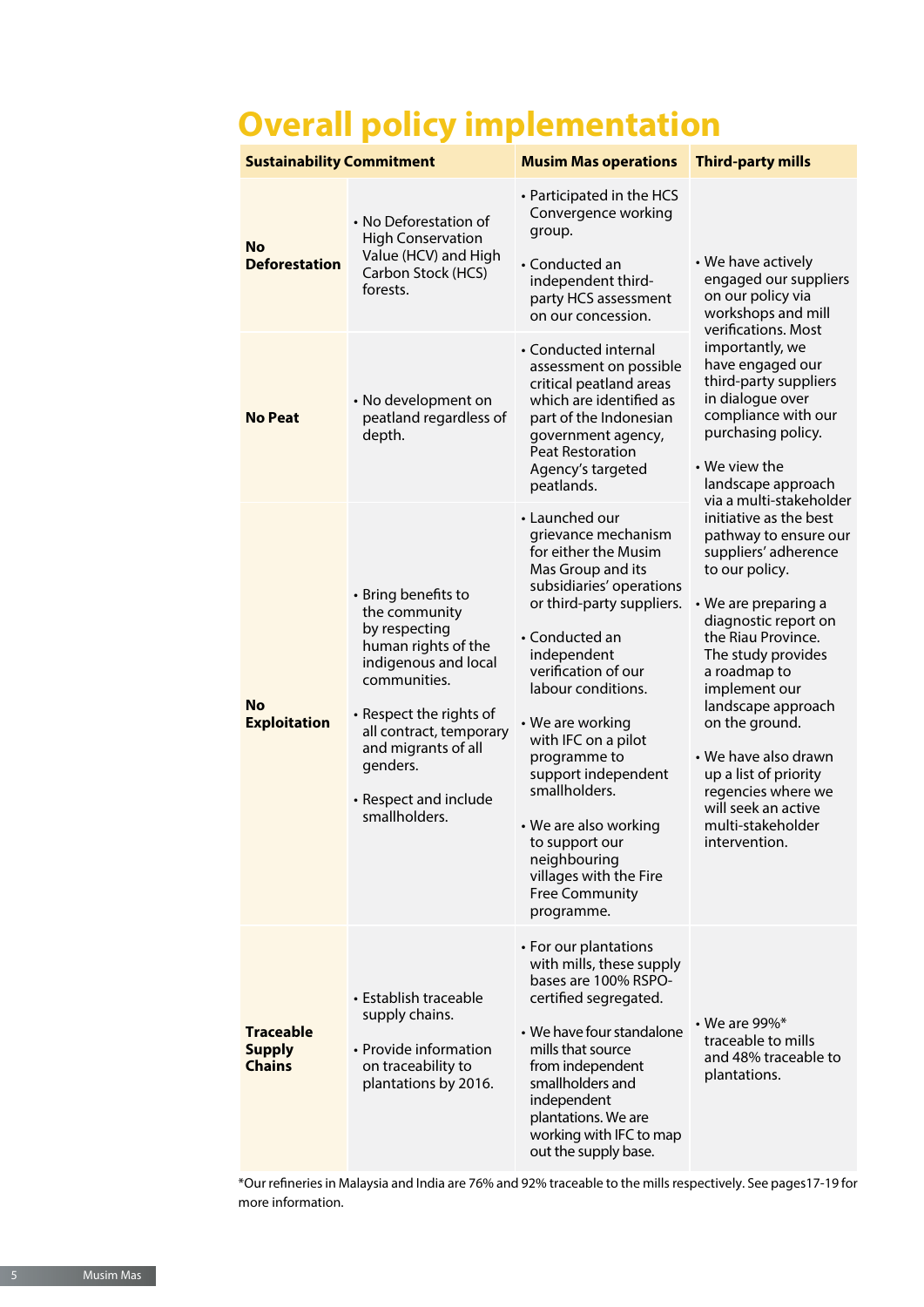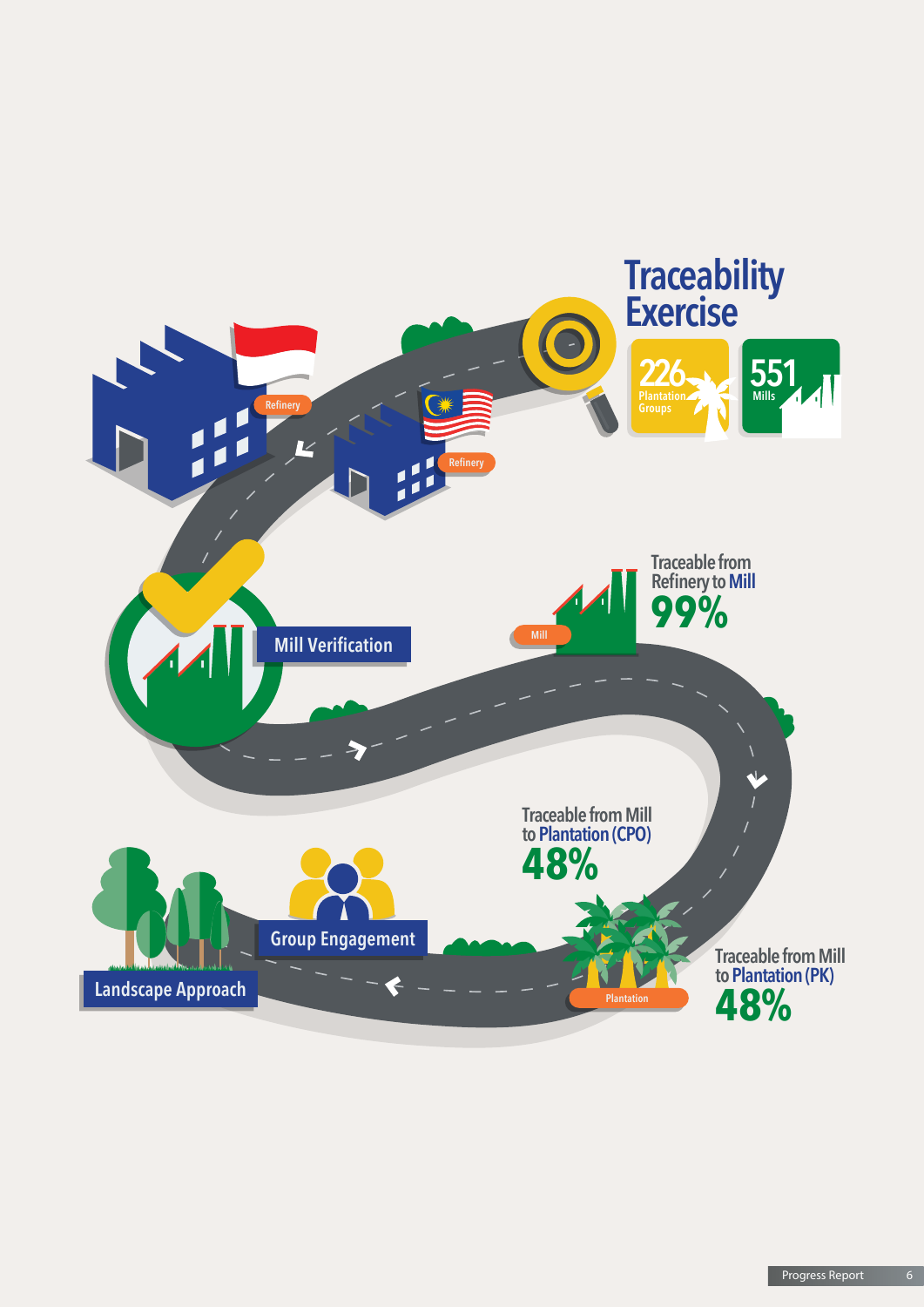# Progress Review for 2016

| <b>Supply base</b>                                                                | <b>Traceability achievement</b> | <b>Adjusted commitment</b>                                                                                                                                                                                                                                                                                                                                                                                                                                              |
|-----------------------------------------------------------------------------------|---------------------------------|-------------------------------------------------------------------------------------------------------------------------------------------------------------------------------------------------------------------------------------------------------------------------------------------------------------------------------------------------------------------------------------------------------------------------------------------------------------------------|
| <b>Overall (sum of Musim Mas and third-party mills)</b>                           |                                 |                                                                                                                                                                                                                                                                                                                                                                                                                                                                         |
| <b>Refineries</b>                                                                 | 100%                            | Ensure all inter-refinery trade is mapped and<br>monitored.                                                                                                                                                                                                                                                                                                                                                                                                             |
| <b>CPO mills</b>                                                                  | 99%                             | Ensure the supplier list on our corporate website<br>is regularly updated.                                                                                                                                                                                                                                                                                                                                                                                              |
| <b>Plantations</b><br>(associated with the mills)                                 | 48%                             | Continue effort to achieve 100% traceability to<br>supply shed with the help from satellite imagery<br>providers.<br>We define a supply shed as being made up of mills<br>and their associated plantations, as well as their<br>independent plantations and smallholkders. The<br>different supply sheds make up a landscape.                                                                                                                                           |
| <b>Independent smallholders</b>                                                   | In progress                     | Work with satellite imagery providers to map the<br>independent smallholders, in collaboration with<br>other stakeholders in the industry.                                                                                                                                                                                                                                                                                                                              |
| <b>Independent plantations</b><br>(corporate suppliers with tied<br>smallholders) | In progress                     | Work with satellite imagery providers to map the<br>independent plantations, in collaboration with<br>other stakeholders in the industry.                                                                                                                                                                                                                                                                                                                               |
| <b>Musim Mas</b>                                                                  | <b>Traceability Indicators</b>  | <b>Notes</b>                                                                                                                                                                                                                                                                                                                                                                                                                                                            |
| <b>CPO mills</b><br>(RSPO-certified mills with<br>associated plantations)         | 100%                            | Traceability from refineries to CPO mills. This<br>data refers to traceability for our refineries that<br>handle CPO (Crude Palm Oil) and PK (Palm Kernel)<br>products. The data excludes non-certified mills<br>that do not have associated plantations.                                                                                                                                                                                                               |
| <b>Plantations</b><br>(associated with the mills)                                 | 100%                            | Traceability from mills to plantations. These<br>are our RSPO-certified mills that are tied to the<br>certified plantation base.                                                                                                                                                                                                                                                                                                                                        |
| <b>Smallholders</b> (scheme)                                                      | 100%                            | Traceability from mills to plantations. These are<br>our RSPO-certified scheme smallholders.                                                                                                                                                                                                                                                                                                                                                                            |
| <b>Independent smallholders</b>                                                   | 12.5%                           | This percentage refers the total production of our<br>four Group mills that receive their FFB (Fresh Fruit<br>Bunches) from independent smallholders. These<br>four mills are either not RSPO-certified or not<br>RSPO-certified segregated, as they do not have<br>an accompanying plantation. The data is derived<br>from the amount of traceable CPO (traceable to<br>independent smallholders) divided by the total<br>amount of CPO processed by these four mills. |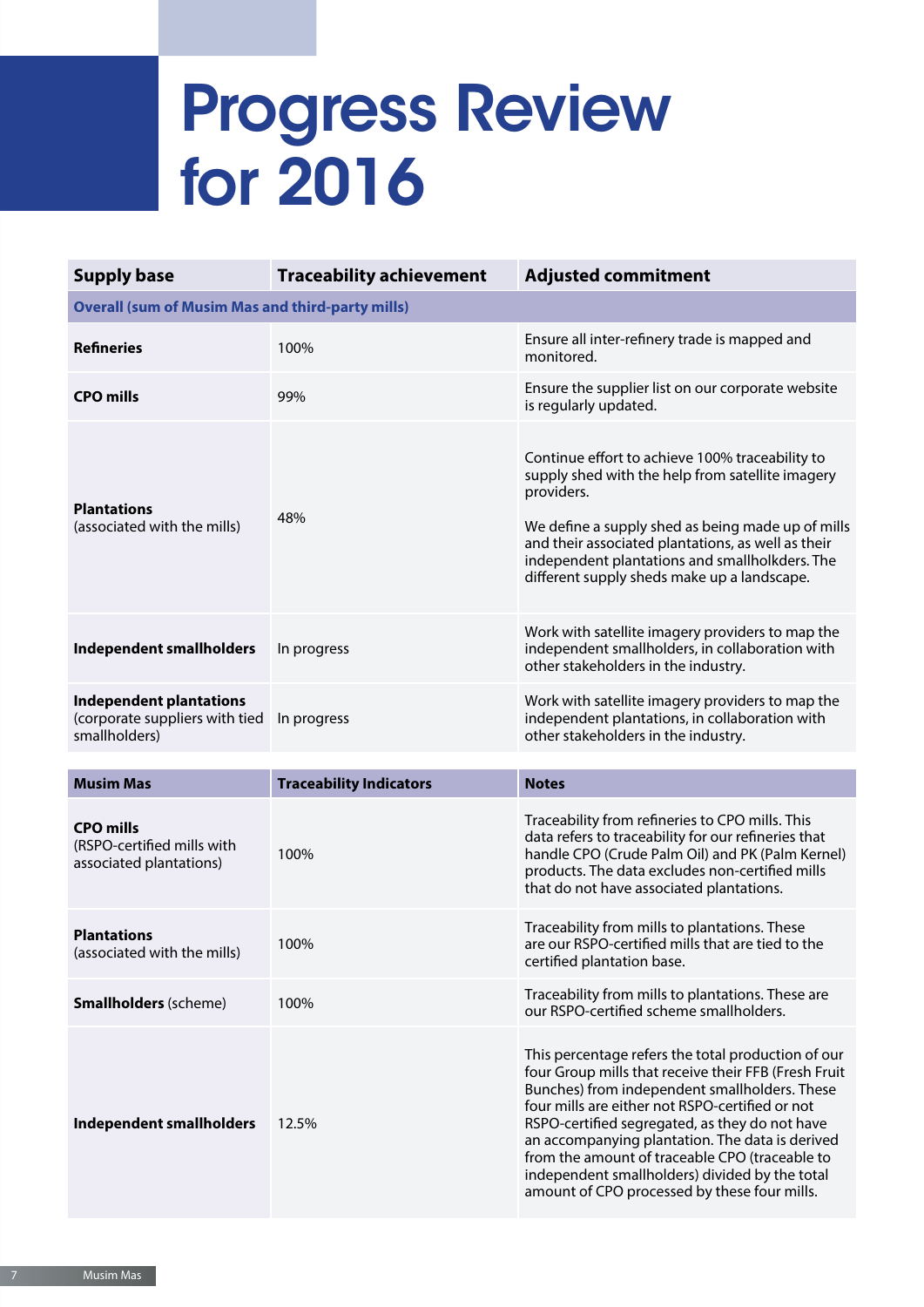| <b>Third-Party Mills</b>                                                          | <b>Traceability Indicators</b> | <b>Notes</b>                                                                                                                                                                   |
|-----------------------------------------------------------------------------------|--------------------------------|--------------------------------------------------------------------------------------------------------------------------------------------------------------------------------|
| <b>CPO mills</b>                                                                  | $99\%$ *                       | Traceability from refineries to mills. This data<br>shows the % of mills that are traceable to our<br>refineries.                                                              |
| <b>Plantations</b><br>(associated plantations and<br>scheme smallholders)         | 48%                            | Traceability from mills to plantations. This data<br>indicates the % of our supply base that is made up<br>of mills with associated plantations belonging to<br>parent groups. |
| <b>Independent plantations</b><br>(corporate suppliers with tied<br>smallholders) | In progress                    | Traceability from mills to plantations. This data<br>shows the % of our supply base that is made up of<br>independent plantations with no mills.                               |
| Independent smallholders                                                          | In progress                    | Traceability from mills to independent<br>smallholders. This data shows the % of our<br>supply base that is made up of independent<br>smallholders.                            |

Note: 100% for all our facilities in Indonesia except our refineries in India and Malaysia (92% and 76% respectively). See pages 17-19 for more information.

# No Deforestation



"We are contributing our study on our leases in Papua as part of our commitment to HCSA."

# **HCS assessment for our concession**

The first version of the HCS toolkit was launched in March 2015 and was developed by members of the HCS Steering Group, a group of leading plantation companies with commitments to eliminate deforestation, Non-Govermental Organisations (NGOs) and technical support organisations. We are committed to the methodology developed by the HCS Steering Group - the High Carbon Stock Approach (HCSA) as the industry standard for forest protection.

As a member of the HCS Group, we are active in the high forested landscape panel. We are contributing our study on our leases in Papua as part of our commitment to HCSA.

Furthermore, we have commissioned a third-party HCS assessment for one of our concessions.

## **High Carbon Stock (HCS) Convergence Working Group**

Following a year of intensive work, the HCS Convergence Working Group announced that they had reached agreement on the convergence between the HCSA and HCS+ approaches. The Group has agreed on a single, coherent set of principles for implementation of companies' commitments to "no deforestation" in their palm oil operations and supply chains. The members of the Group worked together constructively to develop recommendations that provide a roadmap forward.

For more information, please refer to the news release on the HCS Convergence Working Group [here.](http://www.musimmas.com/news/general-news/2016/hcs-convergence-process-concludes-agreement-on-unified-approach-to-implementing-no-deforestation-commitments)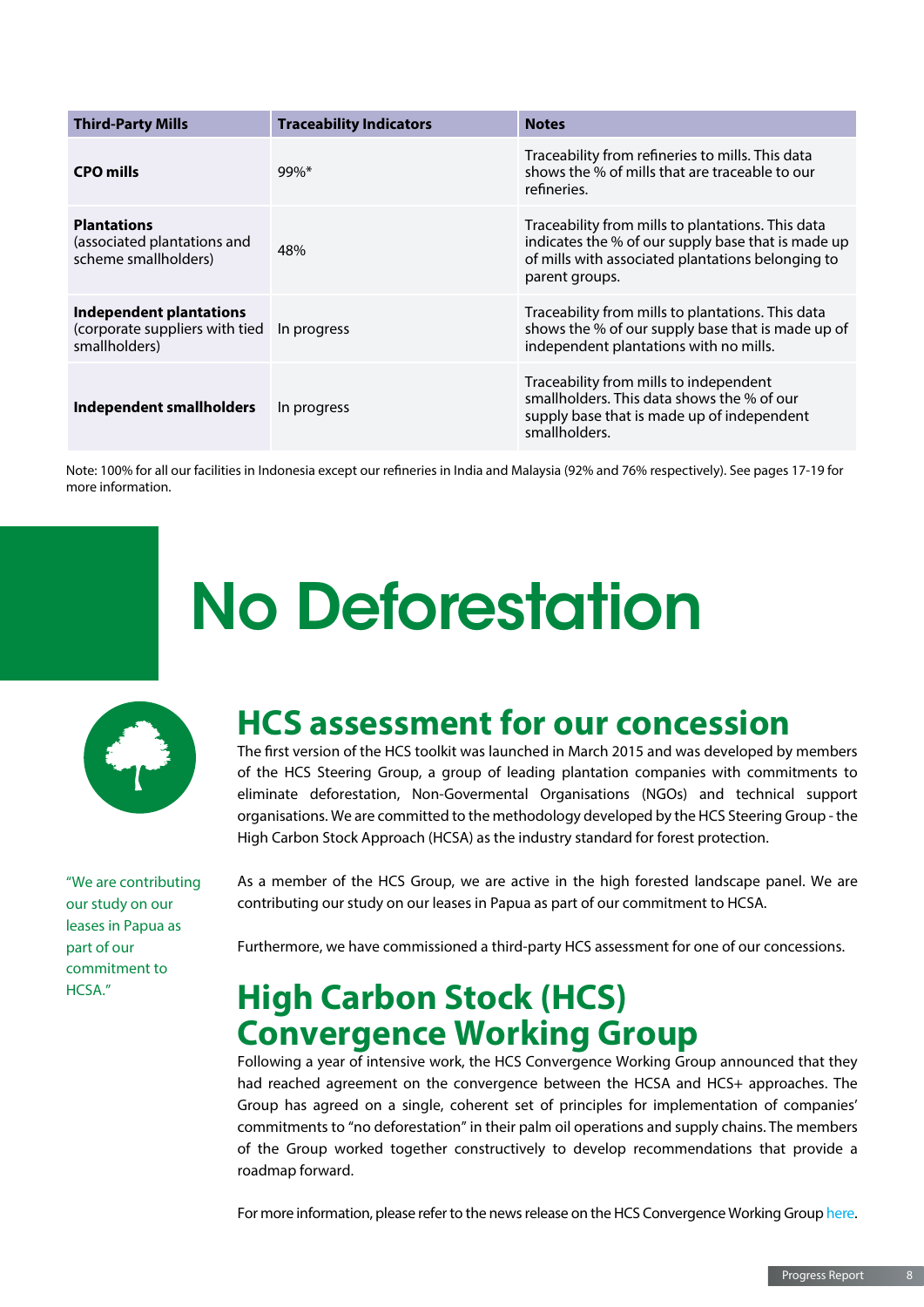# No Peat



## **Peatlands assessment**

The Indonesia Peatland Restoration Agency, also known as *Badan Restorasi Gambut* (BRG), was set up in January 2016 based on Presidential Regulation Number 1 of 2016. It is tasked with preventing forest fires that particularly occur in peatlands. BRG has since mapped the critical peatlands in the provinces of Riau, Sumatra, Kalimantan and Papua.

We are conducting internal assessments on the peatland areas in and around our concessions. Musim Mas does not allow new development on peat, regardless of depth. Going forward, we will follow BRG's instructions and policies on peat.

# No Exploitation



## **Grievance mechanism**

As part of our Sustainability Policy published in December 2014 followed by the implementation of our commitments, we undertook to establish a transparent and accountable grievance system as a platform for stakeholders to raise issues in our supply chain. We improved our existing grievance procedures and launched our new mechanism. Our improved grievance mechanism will provide a systematic and fair approach in the treatment of grievances from the point of receiving the complaints.

The grievances which are directed at either the Musim Mas Group and its subsidiaries' operations or third-party suppliers will be sorted into two broad categories of 'Compliance Grievance' or

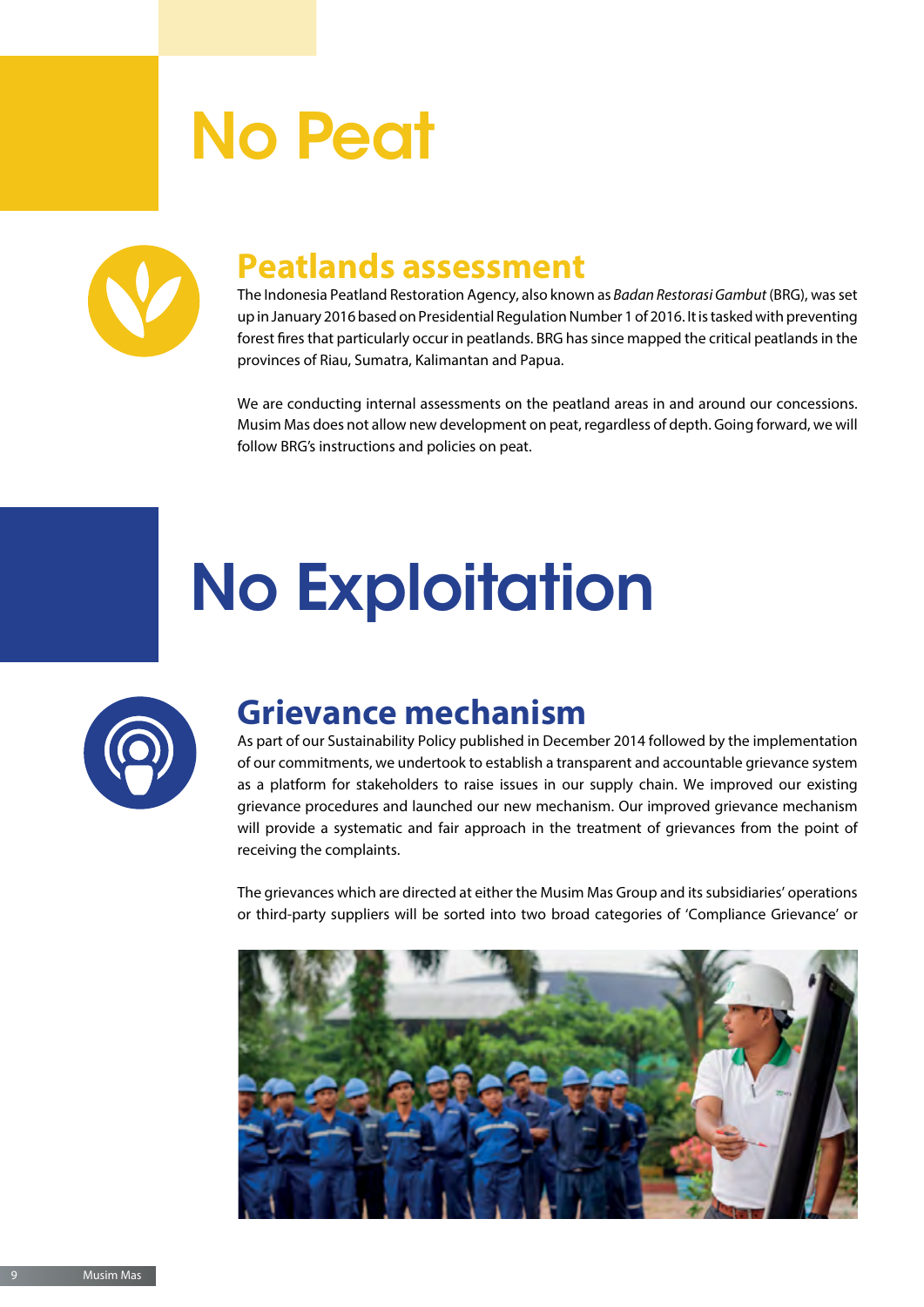'Dispute Grievance'. Compliance grievances involve an alleged breach of our sustainability policy, RSPO Principles and Criteria and the Palm Oil Innovation Group (POIG) charter. Dispute Grievance involves conflicts or disagreements between two or more parties.

#### **Step-wise Approach for Handling Grievance**



Our basis for handling a grievance hinges on a step-wise approach of receiving and filing of the incoming complaint, followed by an assessment of the complaint that is guided by systematic processes laid out for the different categories of grievances, and complemented by fact-finding and analysis of the grievance. The third step involves the actual addressing of the grievance through an action plan, resolution and monitoring programme.

For the ease of allowing complainants to lodge their grievances anonymously and from the convenience of their locations, we have published a form on our website for stakeholders to provide information on their complaints. At the same time, we recognise that some stakeholders, especially important groups such as local communities residing in surrounding areas where we operate, may require alternative avenues of lodging their grievances. Hence, we also provide other platforms such as via SMS or via letter writing. In addition to these platforms being conveyed on our website, the availability of these complaints channels will also be communicated on signages erected at our plantations and mills.

The implementation of the grievance mechanism is done in partnership with Aidenvironment, who will assist with receiving and assessing grievances and assist in further enhancement of our grievance handling for the first six months while we build up our internal capacity. We remain the key party who will be addressing the grievances through action, resolution and monitoring. We will also look at possible independent mediators for supporting communities or other stakeholders in the grievance resolution process.

For more information, please refer to our corporate website for the [grievance mechanism](http://www.musimmas.com/sustainability/grievance).

## **Third-party supplier grievance list**

We have a list of 5 grievance cases involving 19 organisations for 2016, listed on our corporate website. As a case study of how we engaged the management of our supplier groups, please refer to our engagement with the Korindo Group [here.](http://www.musimmas.com/news/general-news/2016/commitment-towards-supporting-suppliers-through-their-sustainability-journey)

## **Labour rights**

With globalisation and the increased cross-border flow of people, countries are increasingly looking to international labour standards such as the International Labour Organisation (ILO) as a benchmark to safeguard the interests of migrant workers. Moreover, the substantial increase in the interest of policymakers on farmworkers' standards has also placed spotlight on labour rights and risk in the palm oil industry. As part of the membership application for the Palm Oil Innovation Group (POIG), we have been actively working on and contributing to innovations related to labour practices within the wider palm oil industry and specifically Indonesia.

We are working with members of the POIG on innovations to improve on the sector's quidelines and demonstrate as a frontrunner, the possible solutions to improve sectoral issues. As a member of POIG, we went through an initial POIG social compliance assessment from 24 August to 1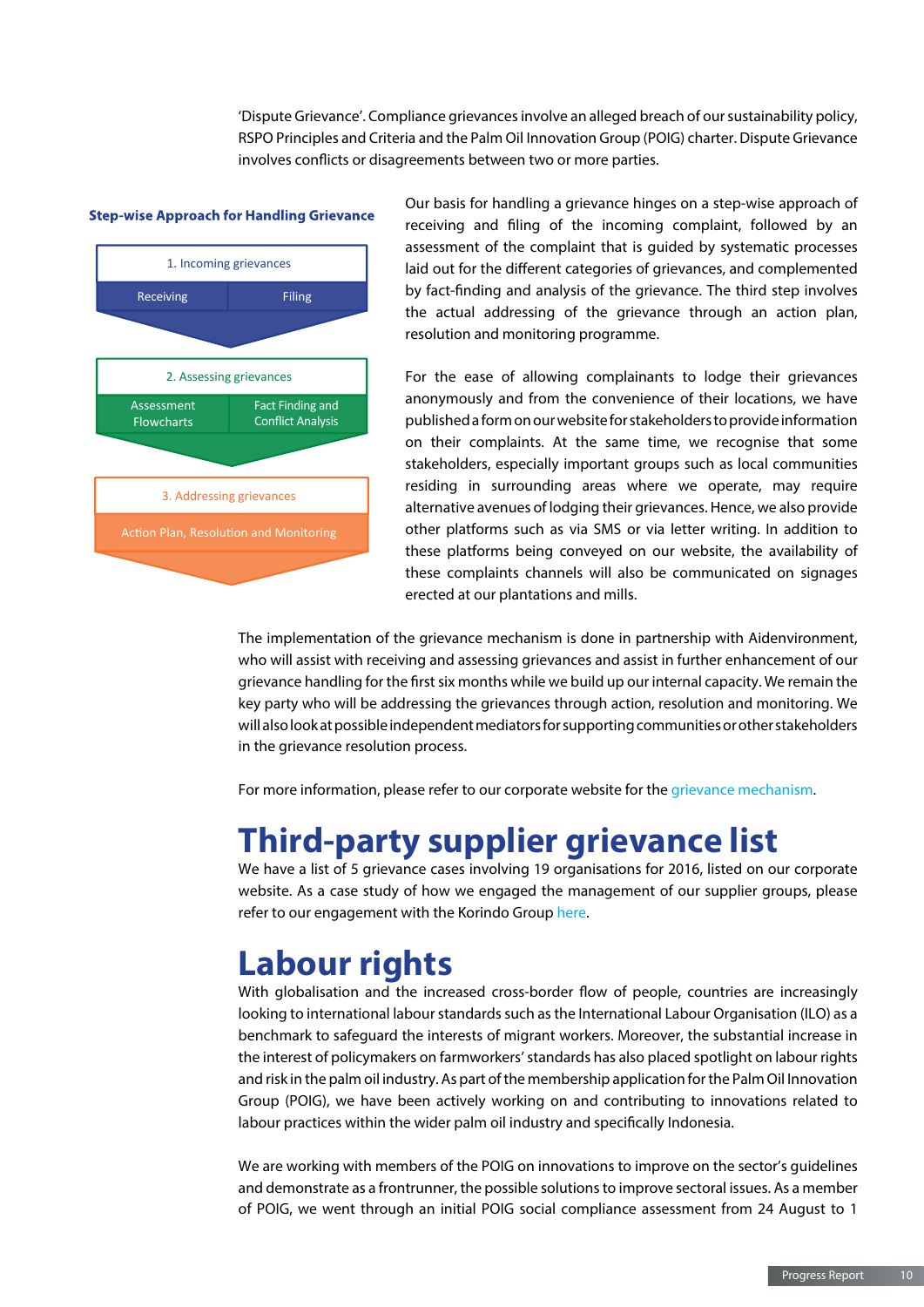September 2016 by labour non-profit organisation Verite, aiming to identify the issues related to compliance with the POIG Charter, RSPO Principles and Criteria, Verite Best Practice Standards, ILO and other international norms on worker protection.

POIG has since published a new publication on labour rights that includes a case study on Musim Mas' assessment. We also recognise that responsible labour practices need to be extended to our third-party supply chain. The process will require collaboration and engagement within the sector to address concerns. By extending the work and innovations of POIG, we will work together with other players to improve the performance of the sector.

For more information, please refer to POIG's [website](http://poig.org/). The publication can be downloaded [here.](http://poig.org/wp-content/uploads/2016/11/POIG-Innovations-Publication-Labour-Rights-November-2016.pdf)



## **Independent smallholders**

The chief domestic concern is the perception that NDPE policies might exclude smallholders from the supply chain, due to suspension policies. With the mixing of smallholders' oil into the Indonesian supply base, the smallholder dilemma that comes with NDPE policies is complex. Together with the International Finance Corporation (IFC), a member of World Bank Group, we are pleased to announce that our joint project is on track to achieve the project's vision of benefiting 3,000 farmers by 2018. We can replicate a successful joint project to other groups of independent smallholders in another province.

"With the successful implementation of the first Musim Mas-IFC project, both parties will roll out a similar project structure to our three other mills that source from many independent smallholders too."

With the successful implementation of the first Musim Mas-IFC project, both parties will roll out a similar project structure to our three other mills that source from many independent smallholders too. These three mills are in Riau province and are estimated to benefit an additional 9,000 independent smallholders, bringing the total number of beneficiaries of the Musim Mas-IFC joint project to 12,000 smallholders.

The MM-IFC's advisory project, Indonesian Palm Oil Development for Smallholders in Rantau Prapat, North Sumatra, Indonesia started in June last year. More than 1,900 independent smallholders have been benefiting from the project including high-quality training of Good Agricultural Practices, since the project's inception more than 17 months ago.

For more information, please refer to our corporate website [here.](http://www.musimmas.com/news/sustainability-journal/2016/musim-mas-ifc-joint-smallholder-project)

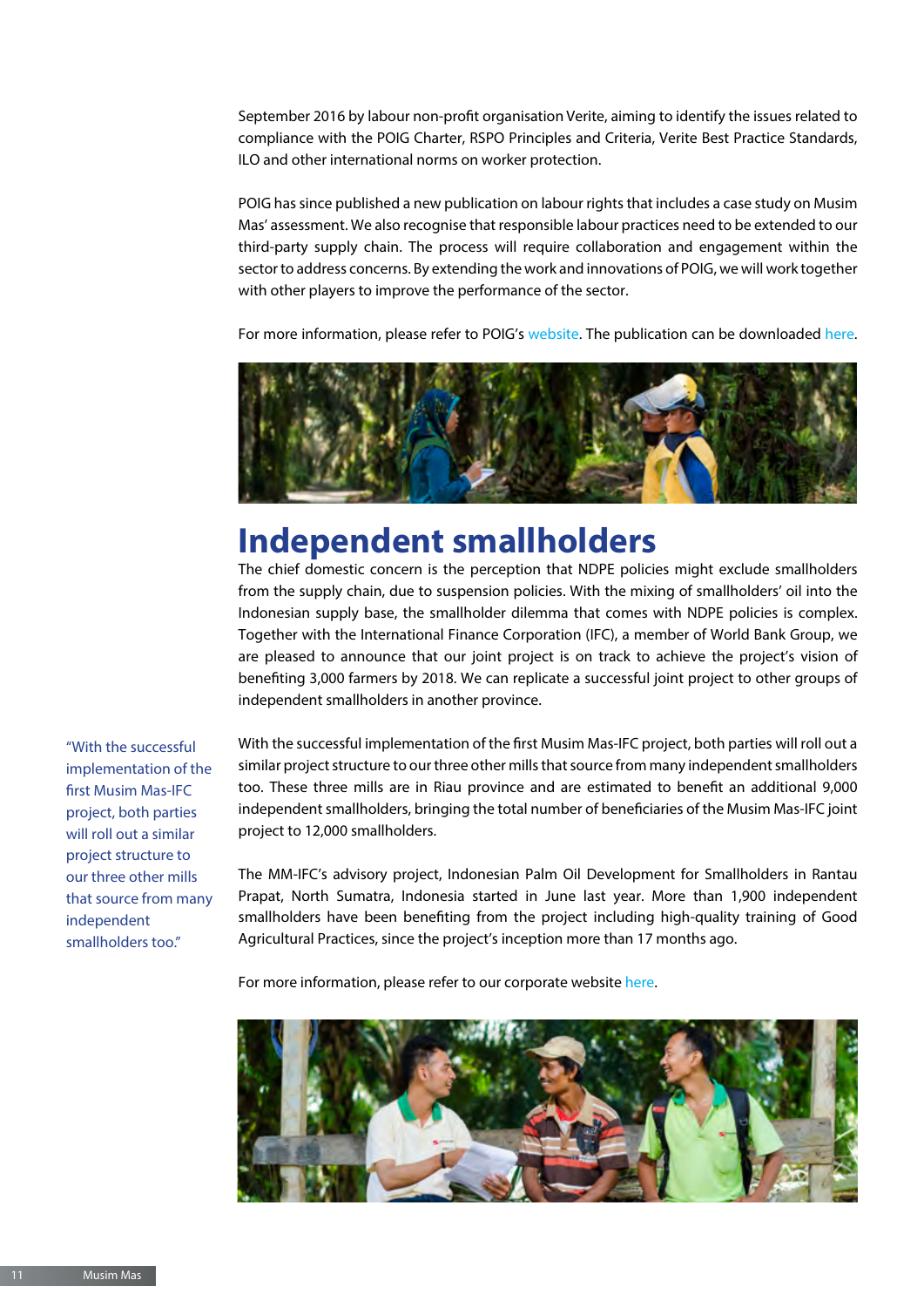# **Fire Free Community**

Currently, there are 86 villages under our Fire Free Community programme, covering a total of more than 500,000 ha. These villages are mapped based on a 300-m distance away from the Group's concession boundary. We have engaged more than 2,000 villagers for our Fire Free Community Programme and are planning to reach out to more people in these neighbouring villages. We will conduct socialisation programmes frequently for these villages.

This initiative is also part of our commitment to the [Fire Free Alliance,](http://www.firefreealliance.org) a group of leading forestry and agricultural companies and other partners via a voluntary, multi-stakeholder platform to aid in the solution to land and forest fires in Indonesia.

# Traceable Supply **Chains**



With input from our consultant Aidenvironment, we identified 48% of the plantations directly owned or managed by our third-party mills. We estimate that the rest of the 52% of our supply base consists of non-associated plantations (plantation without a mill) and independent smallholders. The broad industry consensus is that 40% of the Indonesian palm oil supply base is estimated to be from independent smallholders.

Currently, we do not have the data for the plantations that are owned by independent smallholders or outgrowers (independent and corporate plantation without a mill).

#### **We value traceability to smallholders**

Given the value of traceability to smallholders, we are engaging external expertise to use satellite technology to map the areas of smallholders in the catchment areas (or supply sheds) of our third-party mills. Our consultant Aidenvironment has recently successfully used high-resolution satellite imagery to identify independent smallholders in a larger landscape (Sambas district). This exercise will be extended to other landscapes.

Going forward, we will continue to trace back to origin, but our focus is on the supply shed in the landscape. We view supply shed in a landscape as being made up of mills with associated plantations, independent smallholders and independent plantations (corporate plantation without a mill). We will set traceability to supply shed with the help of high-resolution satellite imagery.

Additionally, for our four mills in Riau and North Sumatra that procure mostly from independent smallholders, we are working with the International Finance Corporation (IFC) to identify the independent smallholders based on a field survey.

Since our work on traceability began in early 2014, we have refined our definition on traceability and our approach, in particular to address the decision-makers in our supplying plantation groups.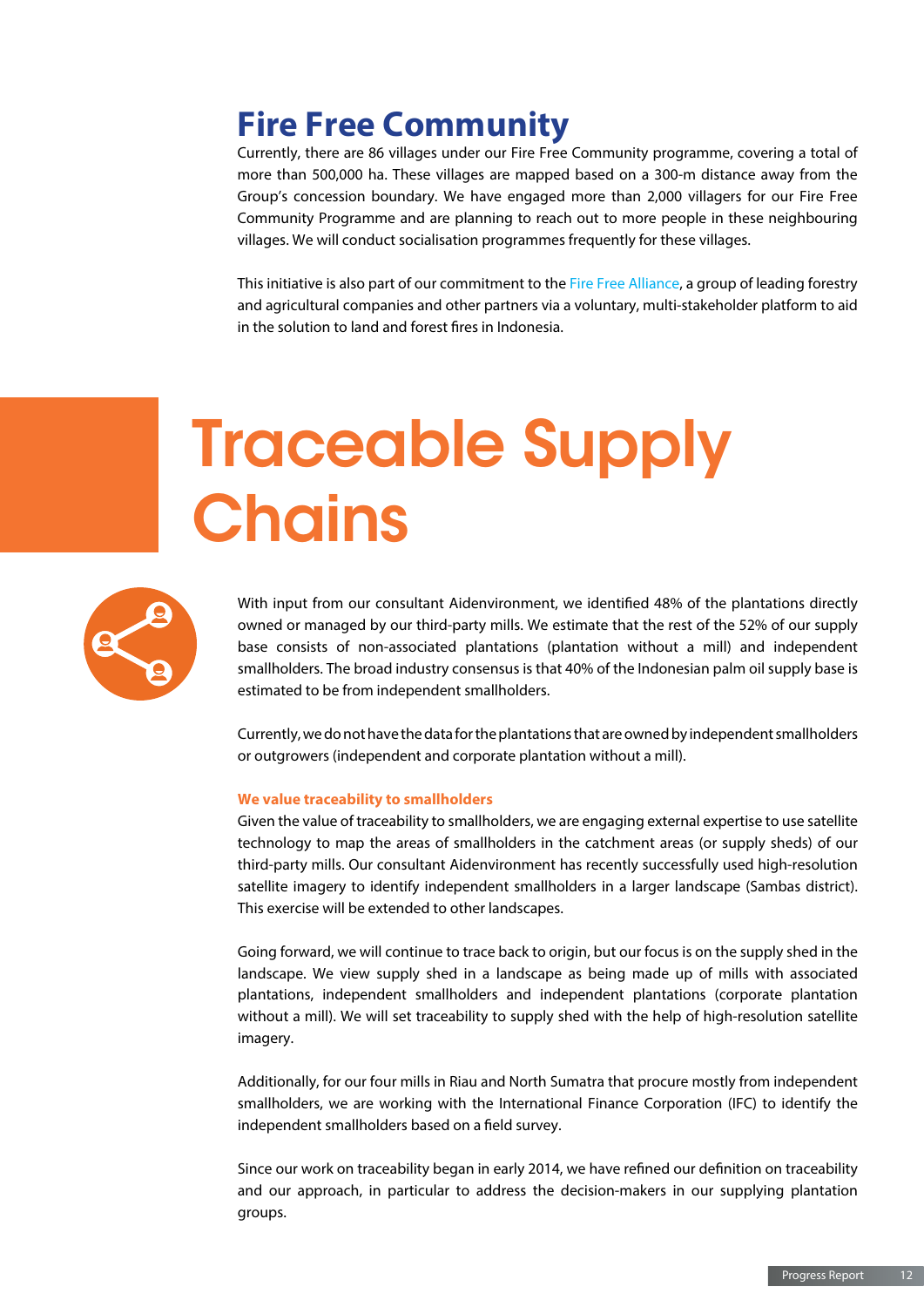

credits: Aidenvironment

adenvironment



"We found that tracing a CPO mill's ultimate owners (parent group or decision-makers) and addressing their impact on forests, peatlands and human rights offer a particularly useful approach."

## **Approach**

Along with the other major palm oil players in the industry, traceability is increasingly viewed as a means to an end; traceability does not necessarily lead to transformation on the ground. We found that tracing a CPO mill's ultimate owners (parent group or decision-makers) and addressing their impact on forests, peatlands and human rights offer a particularly useful approach.

Refineries may seem like a natural starting point to start the transformation agenda as refineries receive CPO and PK from the mills. On the other hand, at Musim Mas, procurement is managed centrally from our operational headquarters in Medan, Indonesia. Hence the trade relationships start from the headquarters office. The engagement with the trading teams of our suppliers is managed at a centralised level because the trading teams of our supplier groups are based at their headquarters too.

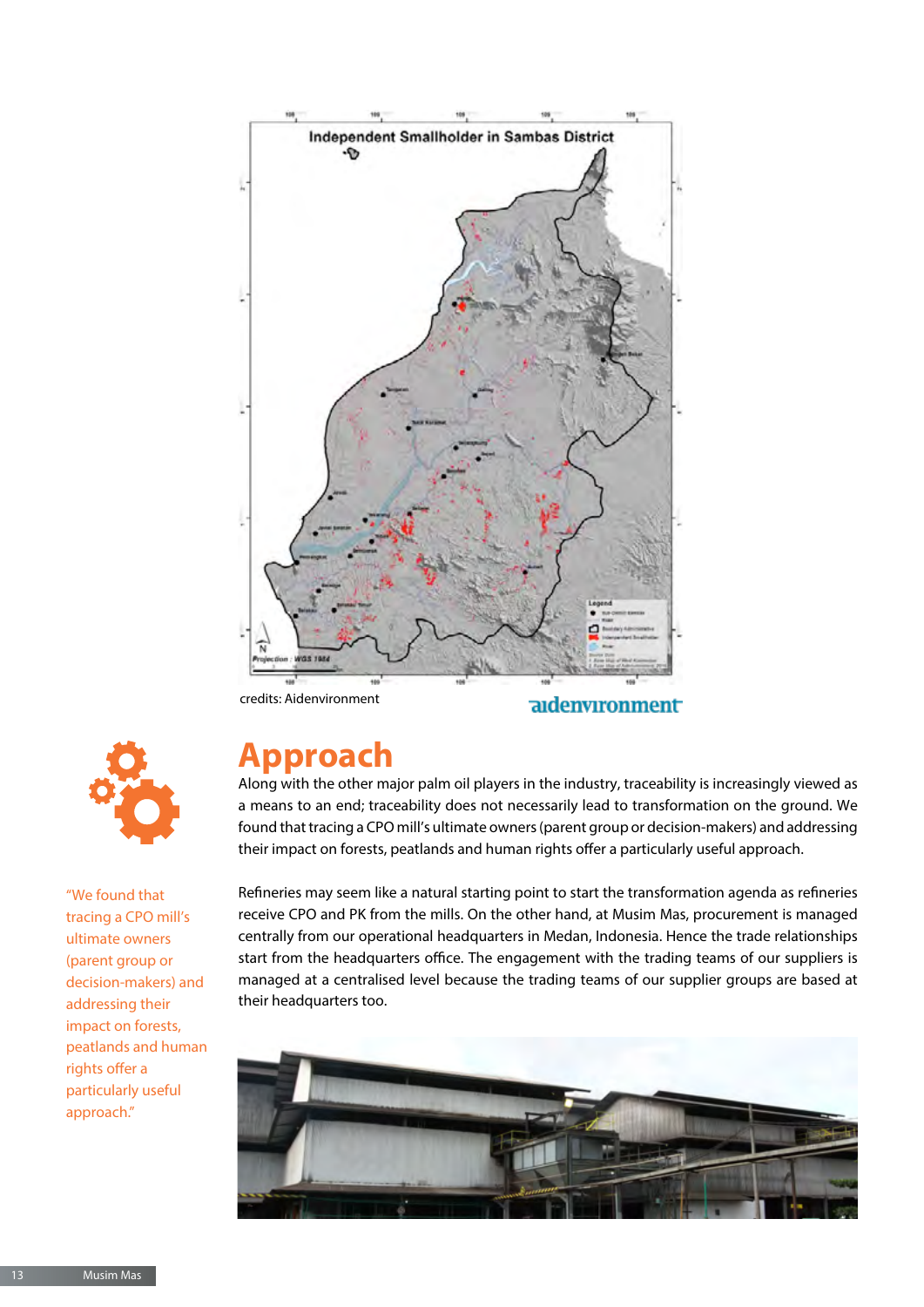#### **Traceability to decision-makers**

Our approach towards the traceability to the plantation, known as "traceability to decisionmaker" is based on the premise that our centralised trading team should deal with the centralised trading teams of supplier groups. Additionally, we analysed the volumes that we procure to understand the level of influence we could potentially have over these supplier groups.

"Through our work on traceability, we found that transformation efforts are most effective from the top."

This method is a more pragmatic and efficient way to engage and influence the management practices of the supplier group's mills, no matter where these mills are located. Through our work on traceability, we found that transformation efforts are most effective from the top. If we can convince the parent company to embark on the sustainability journey, we can persuade the top management to cascade changes down through its chains of command.

#### **Engaging decision-makers**

Traceability to decision-makers identifies the key personnel for engagement. Our engagement process is: firstly, the procurement team will discuss our supplier requirements with the supplier and the traceability team will follow up on the engagement. Secondly, we will conduct a workshop to explain the technical parts of our policy. Finally, there will also be an active engagement with the top management of the supplying groups. When the needs arise our Executive Chairman has on several occasions, engaged his peers of the large parent companies to embark on sustainable palm oil practices.

When the Executive Chairman of a parent company talks to his peers about sustainability, the decision-makers in these parent groups will be able to relate to a topic and review the situation. The mill verifications, as a first step in the engagement have shown so far that the reach has been at a local level and may not address the strategic issues. Often the decision-makers who have to consider the commercial value will look at sustainability differently as compared to local operational level (mill).

#### **Start an engagement in places with new developments**

Finally, this approach is necessary for new land development in places where no Crude Palm Oil (CPO) mill has been constructed. Our trade relationship with the parent company can help in engagement.

#### **Full traceability to plantation is difficult**

Nonetheless, we acknowledge that some stakeholders value full traceability, especially traceability to smallholders for a variety of reasons. For some, smallholders are considered disadvantaged suppliers to the supply chain and hence should be supported for better market access; for others, they are a target for (RSPO) certification or that clarity is needed on their land permits.

Smallholders who are associated with the mills are in theory, possible to identify and the supporting companies are accountable for these smallholder development areas.

However, independent smallholders (not associated with plantations or mills) are difficult to identify. We can only identify independent smallholders by field surveys which take time. Hence the industry has commissioned projects (e.g. by the Sustainable Trade Initiative or IDH) to identify them in defined landscapes.

Full traceability is particularly complicated in the following instances:

- a. Plasma (scheme smallholders) areas owned by mills with associated plantations.
- b. Corporate and smallholder suppliers that sell FFB to our supplying third-party mills.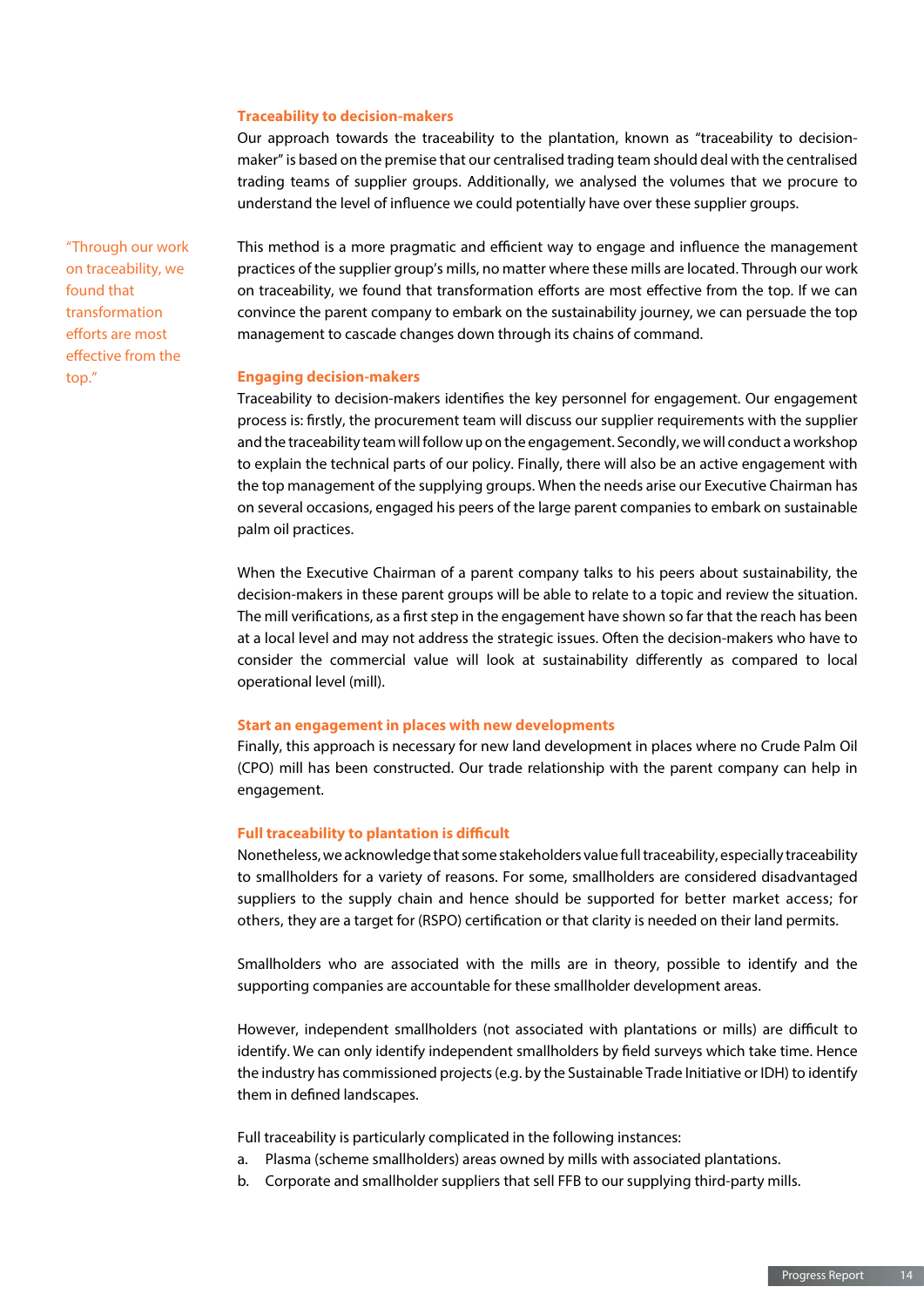### **The complexity of the mill's supply base:**





## **Review Overview**

- As of November 2016, we can trace 100% of our supply base of Crude Palm Oil (CPO) and Palm Kernel (PK) down to mill level. We can trace 48% of our supply base of CPO and PK to plantation level.
- We have 551 individual third-party supplying mills that belong to 226 parent companies, including our suppliers from Malaysia and Indonesia.
- Among the 226 parent companies, we have focused on 14 parent companies of which our procurement volumes are substantial which will give us leverage to start engagement. These companies are also seen to have potential risks that need to be addressed.
- Indonesia accounts for 98% of our supply base, as compared to Malaysia's contribution of 2%. Hence our traceability exercise is focused on Indonesia.
- The source of supply for our refineries outside of Indonesia is linked to Indonesia. Hence these refineries share the same supply base as the ones in Indonesia, except for our refineries in Malaysia and India. Our Malaysian refinery sources 47% of its CPO from third-party suppliers in Malaysia, while our Indian refineries source 10% of the CPO requirements from third-party suppliers.
- 29% of our third-party mills or 160 mills' coordinates are available on the global research organisation, World Resource Institute's (WRI) Global Forest Watch (GFW) platform.

### **Indonesia**

- In Indonesia, we have 492 third-party mills that belong to 190 company groups.
- Six provinces contribute approximately 83% of our CPO supply base. These six provinces, in descending order of contribution are: North Sumatra, Riau, Central Kalimantan, South Sumatra, Aceh and West Kalimantan. Central Kalimantan has the highest level of traceability to plantation at 81%, as the plantations in this province is dominated by larger parent groups.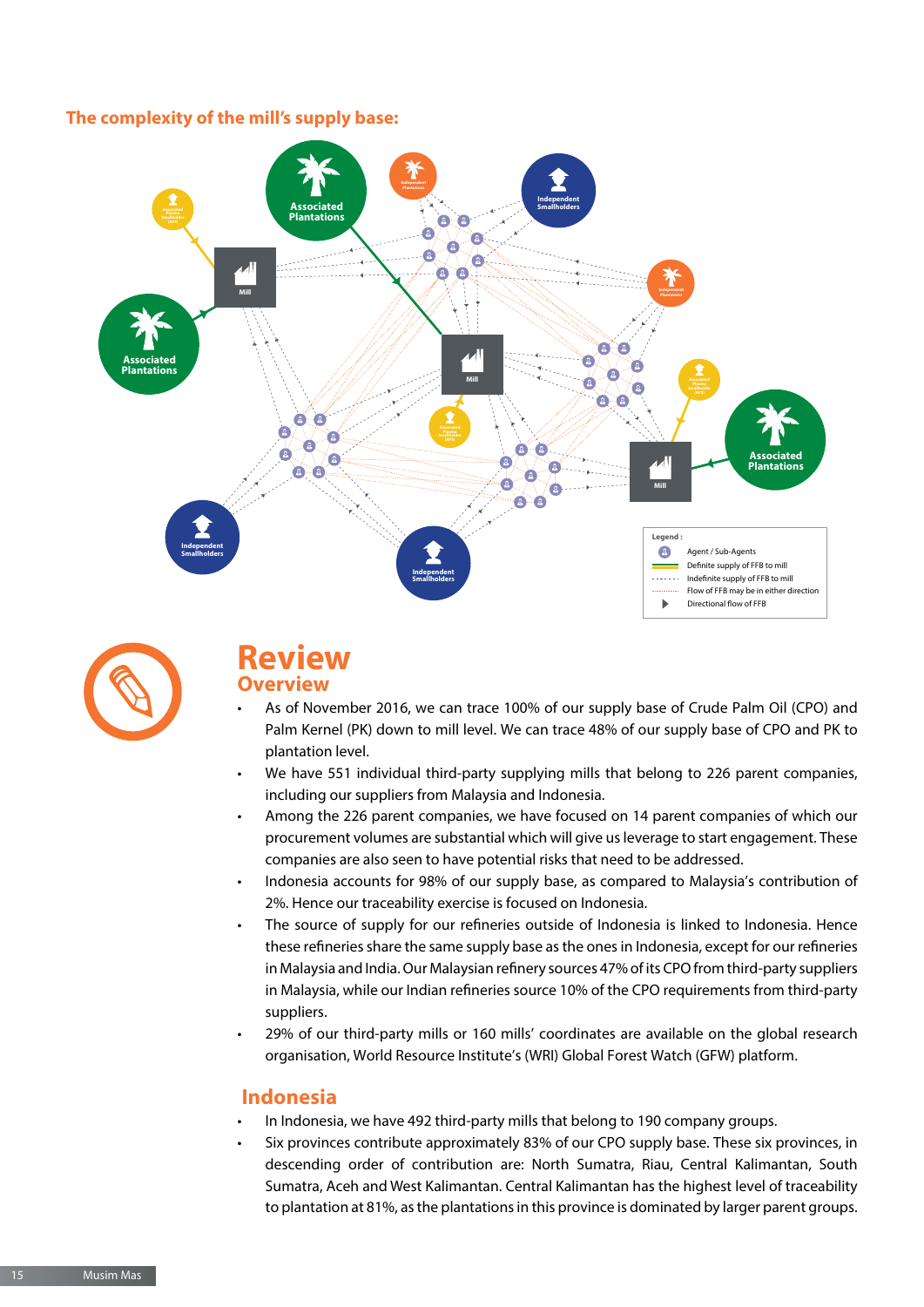In contrast, North Sumatra has the lowest level of traceability to plantation at 27%.

- Out of the 190 parent groups in Indonesia, 11 groups have 100% traceability to their plantations.
- Our refineries that have the highest levels of traceability to plantations are our refineries Agro Makmur Raya (79%) in North Sulawesi and Sukajadi Sawit Mekar in Central Kalimantan (75%) and Megasurya Mas in East Java (75%).
- Through our consultant Aidenvironment, we have 186 dedicated maps of the supply shed for each mill and its associated plantations, which make up 34% of our third-party mills. These maps show the catchment area of the mill and the associated plantations. For the other mills, either the mills have no associated concession or the maps were not found.
- 34% of our third-party mills or 170 mills and their associated plantation concessions are available on the international NGO, Greenpeace's "Kepo Hutan" platform. While the platform does not show the location of mills, the platform indicates the plantation group's concession area in Indonesia.

### **Malaysia**

- In 2016, we have 59 Malaysia-based third-party mills that belong to 36 company groups.
- All our third-party mills are in Peninsular Malaysia.
- Only four concession maps of our Malaysian supplying mills are available.

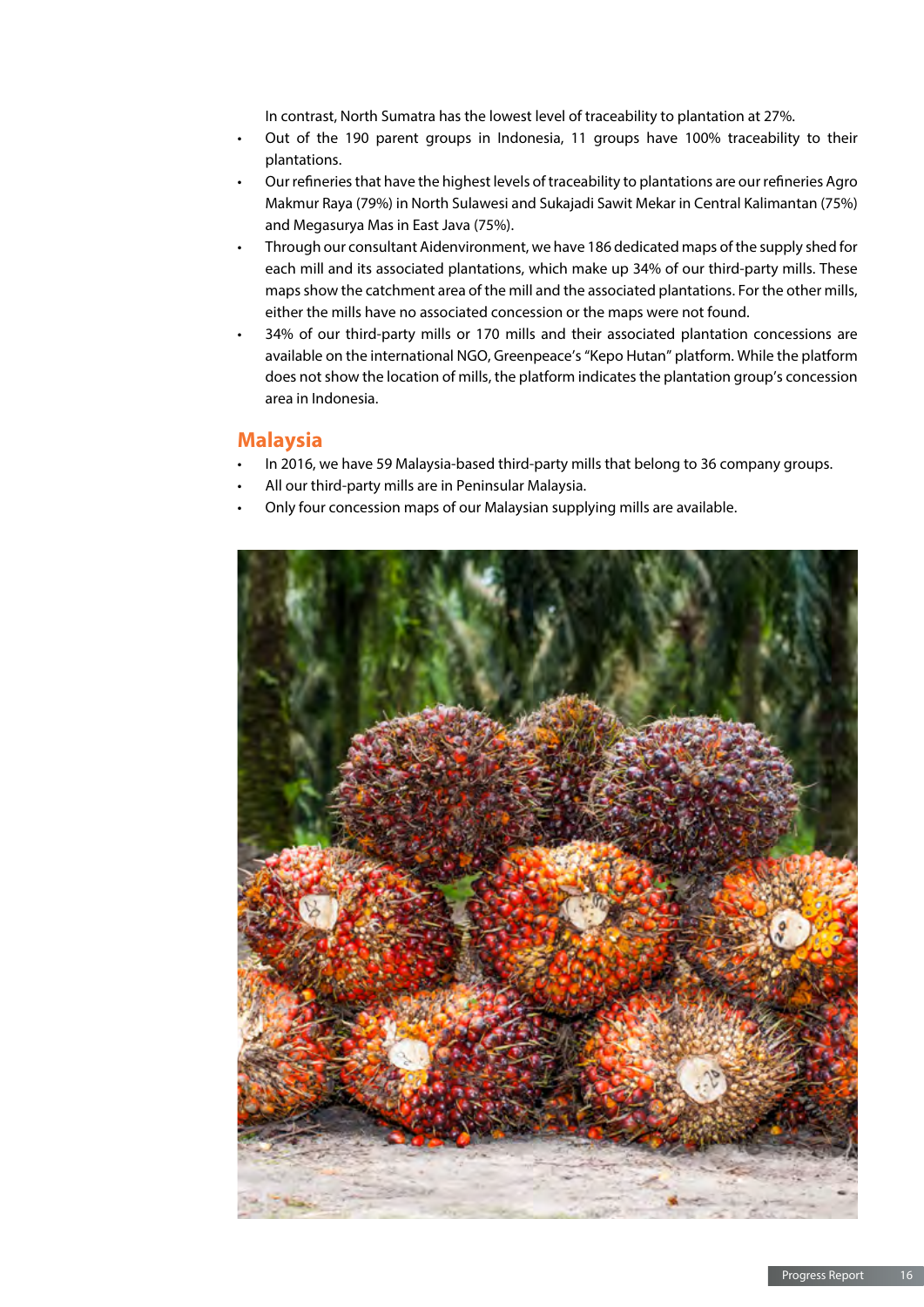

## **Data**

The data presented is up to November 2016.

## **Traceability by facility**

| <b>No</b>      | <b>Company</b>               | <b>Facility</b>                           | State/<br>Province,<br><b>Country</b>              | <b>Product</b><br><b>Type</b> | <b>Traceable</b><br>to Mill | <b>Traceable</b><br>to<br>plantation |
|----------------|------------------------------|-------------------------------------------|----------------------------------------------------|-------------------------------|-----------------------------|--------------------------------------|
| data           | Notes to traceability        | 1                                         | $\overline{2}$                                     | $\overline{3}$                | $\overline{4}$              | 5                                    |
| 1              | <b>ICOF</b>                  | <b>Tvarur Oils and</b><br>Fats            | Tamil Nadu,<br>India                               | <b>CPO</b>                    | 100%                        | 34%                                  |
| 2              | Musim Mastika                | Musim Mastika<br>Oils and Fats            | Johor,<br>Malaysia                                 | <b>CPO</b>                    | *76%                        | 4%                                   |
| 3              | <b>ICOF</b>                  | South India<br>Krishna Oils and<br>Fats   | Andhra<br>Pradesh, India                           | <b>CPO</b>                    | *92%                        | 34%                                  |
| 4              | Mikie Oleo<br>Nabati Industr | Mikie Oleo<br>Nabati Indus                | West Java,<br>Indonesia                            | <b>CPO</b>                    | 100%                        | 61%                                  |
| 5              | Inti Benua<br>Perkasatama    | Inti Benua<br>Perkasatama-<br>Pelabuhan   | Riau,<br>Indonesia                                 | <b>CPO</b>                    | 100%                        | 60%                                  |
| 6              | <b>Musim Mas</b>             | Musim Mas -<br>Belawan                    | <b>North</b><br>Sumatra,<br>Indonesia              | <b>CPO</b>                    | 100%                        | 40%                                  |
| $\overline{7}$ | Indokarya<br>Internusa       | Indokarya<br>Internusa                    | South<br>Sumatra,<br>Indonesia                     | <b>CPO</b>                    | 100%                        | 40%                                  |
| 8              | Sukajadi Sawit<br>Mekar      | Sukajadi Sawit<br>Mekar                   | Central<br>Kalimantan,<br>Indonesia                | <b>CPO</b>                    | 100%                        | 75%                                  |
| 9              | Inti Benua<br>Perkasatama    | Inti Benua<br>Perkasatama-<br>Lubuk Gaung | Riau,<br>Indonesia                                 | <b>CPO</b>                    | 100%                        | 32%                                  |
| 10             | <b>Musim Mas</b>             | <b>Musim Mas-</b><br><b>Batam</b>         | Riau Islands,<br>Indonesia                         | <b>CPO</b>                    | 100%                        | 61%                                  |
| 11             | Agro Makmur<br>Raya          | Agro Makmur<br>Raya                       | <b>North</b><br>Sulawesi,<br>Indonesia<br>(Bitung) | <b>CPO</b>                    | 100%                        | 79%                                  |
| 12             | <b>Musim Mas</b>             | <b>Musim Mas-</b><br>KIM <sub>1</sub>     | North<br>Sumatra,<br>Indonesia                     | PK                            | 100%                        | 41%                                  |
| 13             | <b>Musim Mas</b>             | Musim Mas-<br>KIM <sub>2</sub>            | North<br>Sumatra,<br>Indonesia                     | <b>CPO</b>                    | 100%                        | 28%                                  |
| 14             | Sukajadi Sawit<br>Mekar      | Sukajadi Sawit<br>Mekar                   | Central<br>Kalimantan,<br>Indonesia<br>(Sebabi)    | PK                            | 100%                        | 100%                                 |
| 15             | Sukajadi Sawit<br>Mekar      | Sukajadi Sawit<br>Mekar                   | Central<br>Kalimantan,<br>Indonesia<br>(Bagendang) | PK                            | 100%                        | 86%                                  |

\* As our operations in Malaysia and India form a small proportion of our total CPO volumes (<2%), hence their traceability to mill percentages do not affect our overall Group traceability to mill percentage (99%).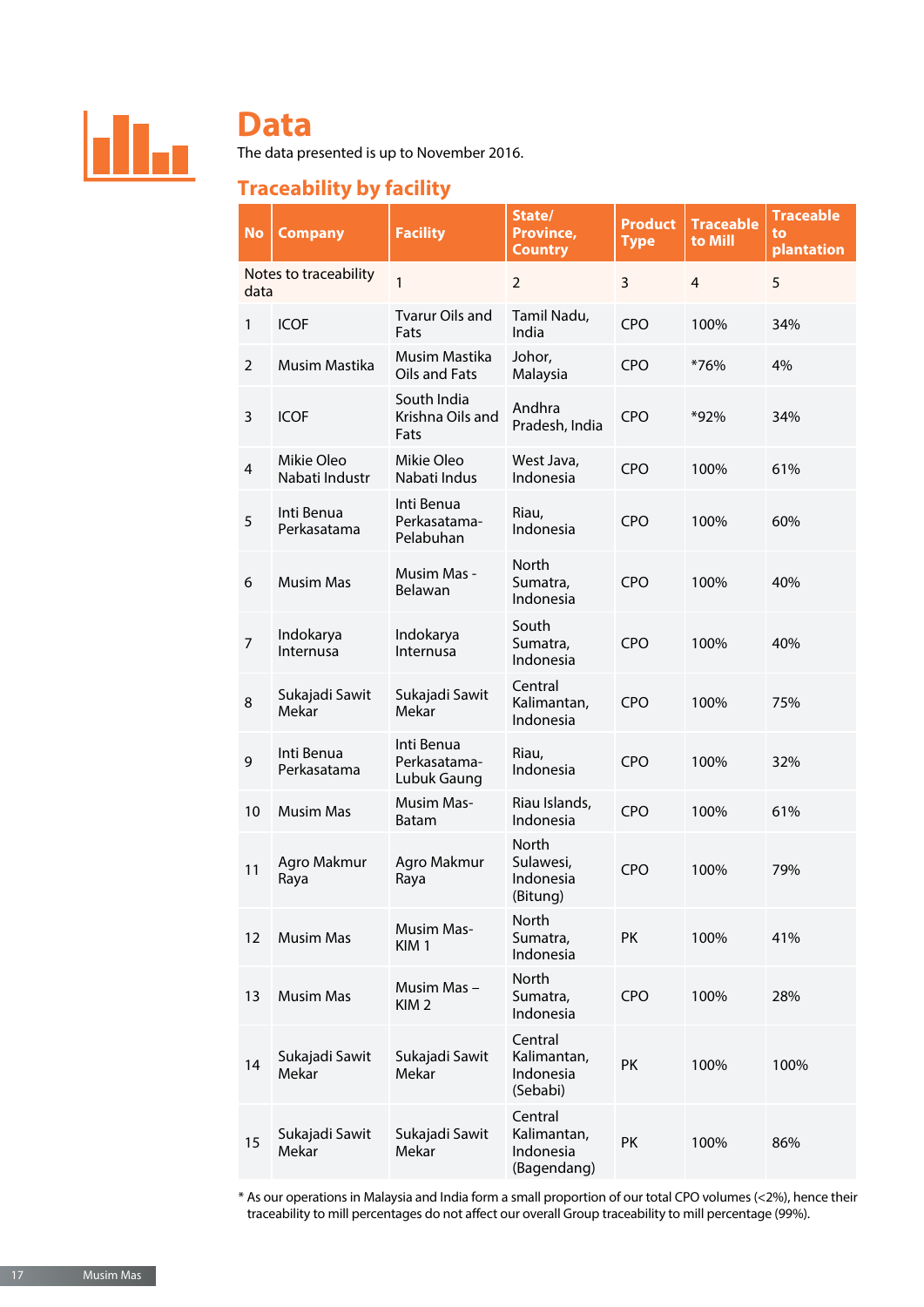| <b>No</b> | <b>Company</b>                | <b>Facility</b>                           | State/<br>Province,<br><b>Country</b>               | <b>Product</b><br><b>Type</b> | <b>Traceable</b><br>to Mill | <b>Traceable</b><br>to<br>plantation |
|-----------|-------------------------------|-------------------------------------------|-----------------------------------------------------|-------------------------------|-----------------------------|--------------------------------------|
| data      | Notes to traceability         | 1                                         | $\mathfrak{D}$                                      | 3                             | 4                           | 5                                    |
| 16        | <b>Berkat Sawit</b><br>Sejati | <b>Berkat Sawit</b><br>Sejati             | South<br>Sumatra,<br>Indonesia                      | <b>PK</b>                     | 100%                        | 51%                                  |
| 17        | Agro Makmur<br>Raya           | Agro Makmur<br>Raya                       | <b>North</b><br>Sulawesi,<br>Indonesia<br>(Madidir) | <b>PK</b>                     | 100%                        | 68%                                  |
| 18        | <b>Musim Mas</b>              | Pangkalan<br>Lesung                       | Riau,<br>Indonesia                                  | <b>PK</b>                     | 100%                        | 100%                                 |
| 19        | Inti Benua<br>Perkasatama     | Inti Benua<br>Perkasatama-<br>Lubuk Gaung | Riau,<br>Indonesia                                  | <b>PK</b>                     | 100%                        | 35%                                  |
| 20        | Wira Inno Mas                 | Wira Inno Mas                             | West Sumatra,<br>Indonesia                          | <b>CPO</b>                    | 100%                        | 34%                                  |
| 21        | Wira Inno Mas                 | Wira Inno Mas                             | West Sumatra,<br>Indonesia                          | <b>PK</b>                     | 100%                        | 40%                                  |
| 22        | Megasurya Mas                 | Megasurya Mas                             | East Java,<br>Indonesia                             | CPO                           | 100%                        | 75%                                  |

#### *Notes to traceability data:*

- 1. Facility: refers to the name of the manufacturing plant that receives the products, either Crude Palm Oil (CPO) or Palm Kernel (PK). Our list of facilities is also indicated on our website [here](http://www.musimmas.com/sustainability/traceable-supply-chain/supply-chain-map).
- 2. State/ Province, Country: state is the political governance term used for India and Malaysia while province is the equivalent term for Indonesia.
- 3. Product type: the products that are traced in our traceability commitment are Crude Palm Oil (CPO) and Palm Kernel (PK).
- 4. Traceable to mill: the data indicates traceability level of the products processed by the refinery, right down to mill or CPO/PK level. The data is derived from the amount of traceable product divided by the total amount of products received by the refinery. For a mill to be considered traceable, we will need data on the mill's parent company name, mill name, mill's address and the volume of products that we procure for our facility.
- 5. Traceable to plantation: the data indicates the traceability level of the products, right down to plantation. For a plantation to be considered traceable, we will need the plantation's parent company name, plantation name, the coordinates of the plantation, the capacity of the associated mill, and the size of the concession.

### **Traceability by province (CPO)**

| <b>No</b>     | <b>Province</b>            | <b>Provincial</b><br>contribution (%) | <b>Traceability within</b><br>the province (%) |
|---------------|----------------------------|---------------------------------------|------------------------------------------------|
|               | Notes to traceability data | 6                                     | 7                                              |
|               | North Sumatra              | 25%                                   | 27%                                            |
| $\mathcal{P}$ | Riau                       | 24%                                   | 35%                                            |
| 3             | Central Kalimantan         | 15%                                   | 81%                                            |
| 4             | South Sumatra              | 9%                                    | 50%                                            |
| 5             | Aceh                       | 6%                                    | 41%                                            |
| 6             | West Kalimantan            | 4%                                    | 62%                                            |
|               | Total 83%                  |                                       | N.A.                                           |

#### *Notes to traceability data:*

6. Provincial contribution: the data indicates the contribution (%) of the third-party mills in the province to our supply base: the total amount of CPO sourced from the province divided by the total amount of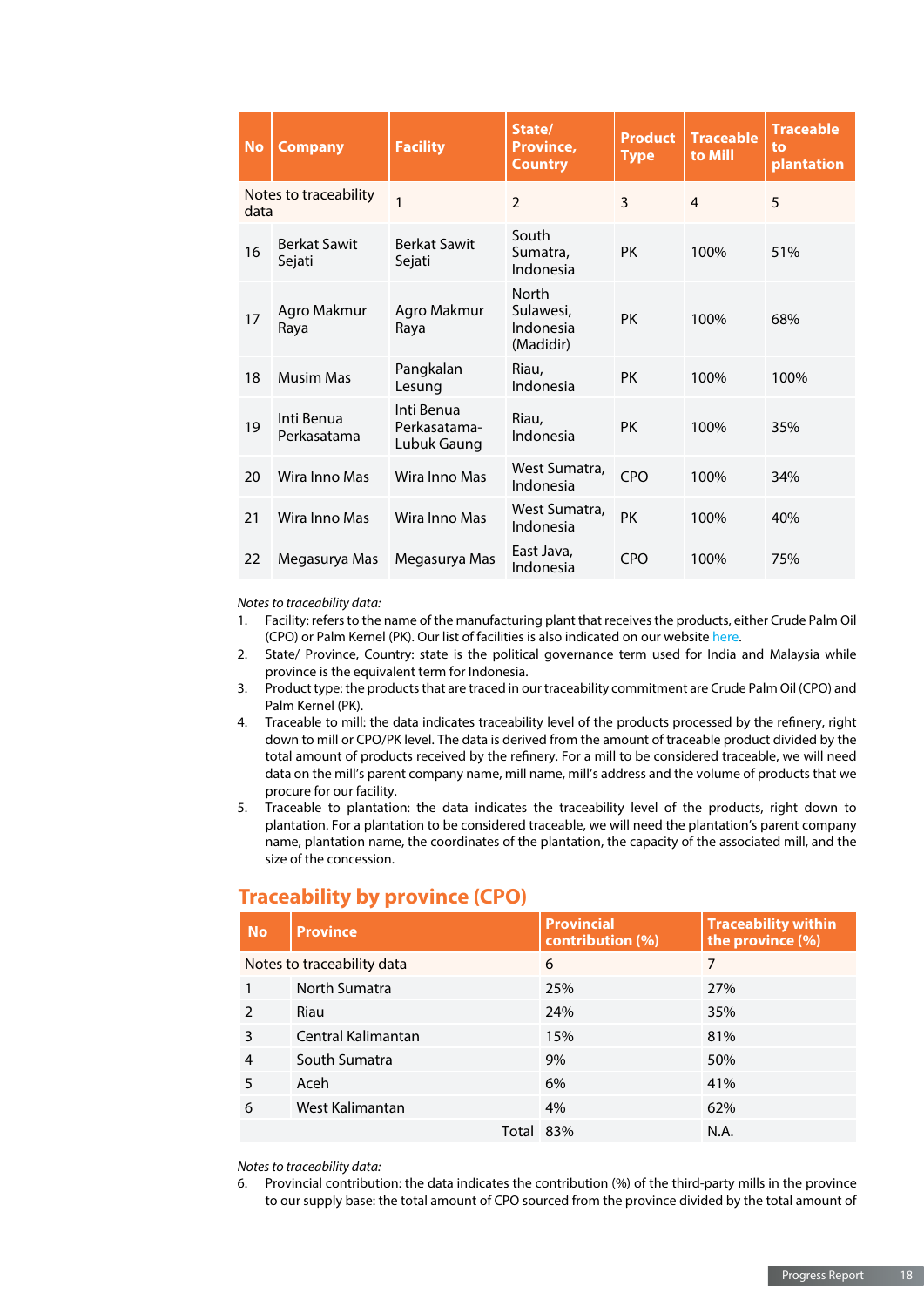CPO in our supply base. The figures include the potential contribution from our Group's plantations and mills that located in the province.

7. Traceability within province: the data indicates the proportion (%) of traceable plantations located in the province. The data is derived from the total amount of traceable CPO from these plantations divided by the total amount of CPO that we sourced from the province. A note on Aceh: we buy mostly from mid to large-sized plantations with accompanying mills. However, we believe that there are more independent plantations in the supply chain which have no direct link to our third-party mills.

### **Traceability by province (PK)**

| <b>No</b>      | <b>Province</b>            | <b>Provincial</b><br>contribution (%) | <b>Traceability within</b><br>the province (%) |
|----------------|----------------------------|---------------------------------------|------------------------------------------------|
|                | Notes to traceability data | 8                                     | 9                                              |
|                | North Sumatra              | 23%                                   | 39%                                            |
| 2              | Riau                       | 25%                                   | 42%                                            |
| 3              | Central Kalimantan         | 9%                                    | 87%                                            |
| $\overline{4}$ | South Sumatra              | 10%                                   | 52%                                            |
| 5              | Aceh                       | 7%                                    | 32%                                            |
| 6              | West Kalimantan            | 3%                                    | 90%                                            |
|                | Total 77%                  |                                       | N.A.                                           |

#### *Notes to traceability data:*

- 8. Provincial contribution: the data indicates the contribution (%) of the third-party suppliers' PK from the associated plantations in the province to our PK supply base: the total amount of PK sourced from the province divided by the total amount of PK in our supply base. The figures include the potential contribution from our Group's plantations and mills.
- 9. Traceability within province: the data indicates the proportion (%) of traceable PK that is sourced from the province. The data is derived from the total amount of traceable PK divided by the total amount of PK that is sourced from the province and are traceable to associated plantations of our third-party mills.

### **Certified Mills**

| <b>Types of certification</b>                                   | <b>Number of</b><br>mills | % of total supplying mills,<br>including our own mills |
|-----------------------------------------------------------------|---------------------------|--------------------------------------------------------|
| Notes to traceability data                                      | 10                        | 11                                                     |
| Roundtable on Sustainable Palm Oil<br>(RSPO)                    | 148                       | 26%                                                    |
| Indonesia Sustainable Palm Oil (ISPO)                           | 104                       | 19%                                                    |
| International Sustainability and Carbon<br>Certification (ISCC) | 65                        | 12%                                                    |

#### *Notes to traceability data:*

- 10. Number of mills: we obtained the information on certification from the RSPO, ISCC and ISPO websites as well as questionnaires submitted by the third-party mills.
- 11. % of total supplying mills including our mills: number of certified mills divided by our total number of mills.



## **Mill verifications**

Since late 2014, we have conducted 21 mill verifications in the top supplying provinces in Indonesia. We have focused on Indonesia since Indonesia accounts for 98% of our supply requirements.

Out of 34 provinces in Indonesia, six provinces contribute to 83% of our CPO supply base. Provinces can be further sub-divided into regencies and cities. For each contributing province,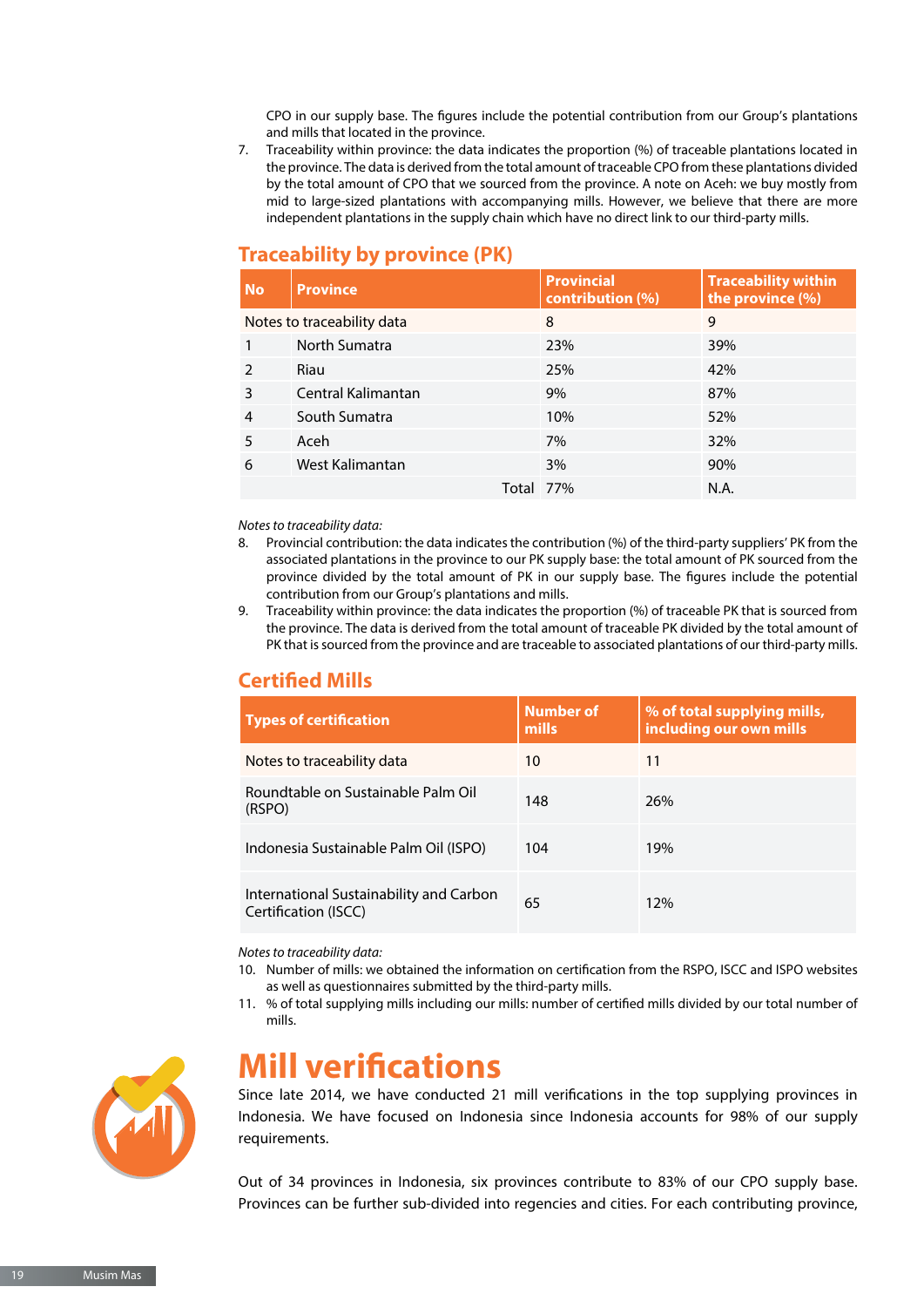we selected regencies for increased engagement efforts such as mill verifications and other outreach programmes such as supplier workshops.

We chose these regencies based on these considerations:

- 1. Potential amount of leverage we have over the supplying parent groups based on the volumes that we procure;
- 2. The presence of environmental risk factors such as their proximity to the priority landscapes. The priority landscapes are analysed using geospatial information on legally protected national parks and peatlands.
- 3. The presence of other stakeholders who are keen on participation in active multi-stakeholder interventions.

Going forward, we will focus our efforts on the following regencies:

- 1. North Sumatra province: Langkat regency.
- 2. Central Kalimantan province: Seruyan regency
- 3. West Kalimantan province: Sambas regency
- 4. Aceh province: Aceh Tamiang regency, Aceh Timur regency and Singkil regency
- 5. Riau province: Bengkalis regency, Kuantan Singingi regency, Kampar regency, Pelalawan regency and Siak regency.
- 6. South Sumatra province: Musi Banyuasin regency.

### **Outcome of mill verifications: recommendations for Riau Province**

This is a summary from CORE's diagnostic report for Riau Province. These recommendations were developed to address trending issues identified through completing five mill verifications in the province.

- A. Mill level interventions (led by mill): The recommendations for the mills are further classified as short-term action (with asterisks) and long-term action. The objective is to enable the mills to focus on the immediate actions that can be carried out in shorter term while developing measures for longer term actions;
- B. Mill level interventions (led by Musim Mas): We will try to gain access to and work with the mills on their action plan. This first step will be possible for some of the mills.
- C. Landscape level interventions: These recommendations will need support from other stakeholders including governments, civil society groups and the private sector. We could attempt to integrate these recommendations with the known landscape-level intervention to develop strategies for collaborations with other support. We could also take the lead to initiate communication with the relevant stakeholders.

We will publish the diagnostic study for our mill verifications in the Riau Province in January 2017.

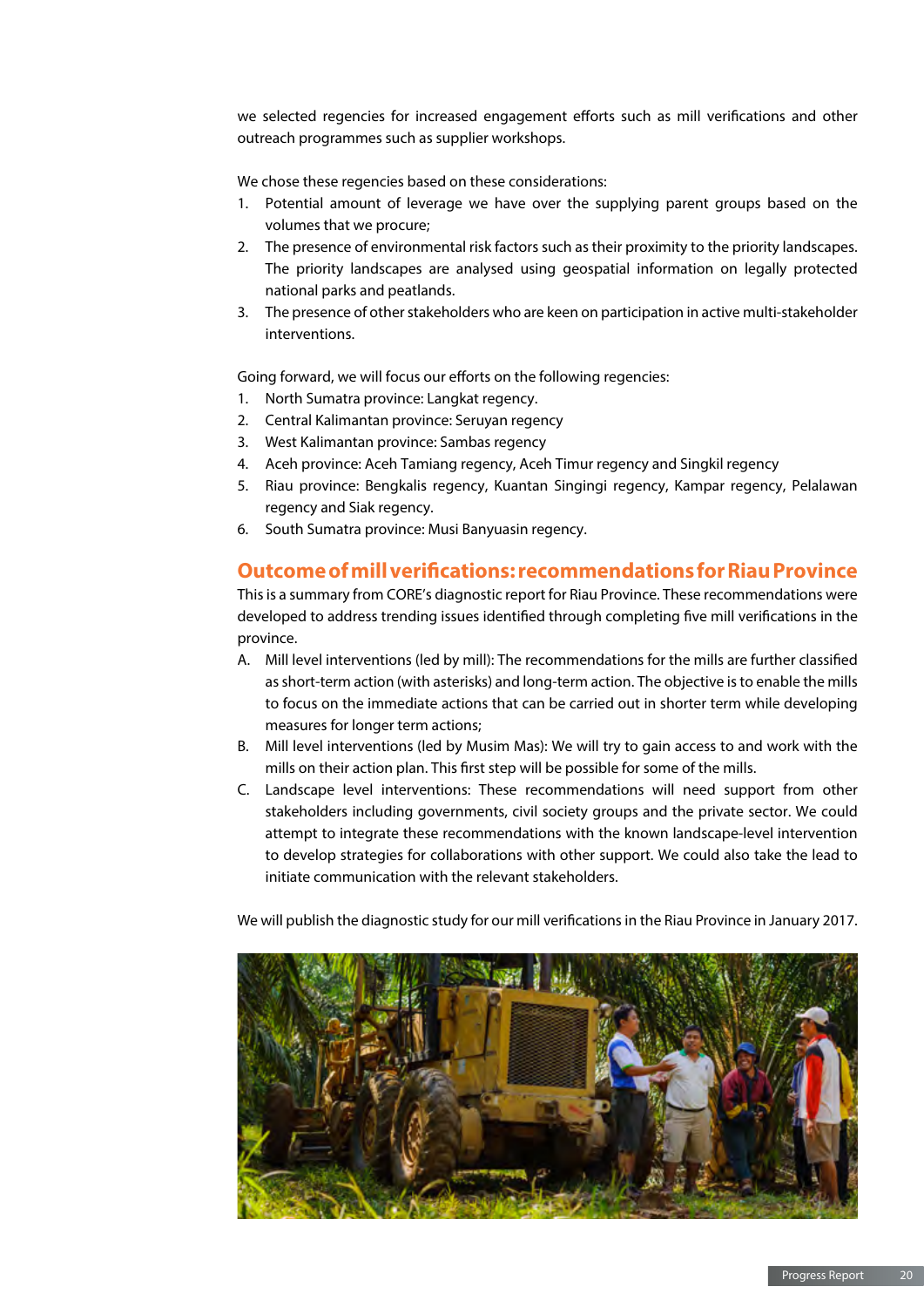| <b>Principle/</b><br><b>Section</b>             | (A) Mill Corrective Action                                                                                                                                                                                                                                                                                                                                                                                                                                                                                                                                                                                               | (B) Musim Mas Support                                                                                                                                                                                                                                                                                                                    | (C) Other Support                                                                                                                                                                            |
|-------------------------------------------------|--------------------------------------------------------------------------------------------------------------------------------------------------------------------------------------------------------------------------------------------------------------------------------------------------------------------------------------------------------------------------------------------------------------------------------------------------------------------------------------------------------------------------------------------------------------------------------------------------------------------------|------------------------------------------------------------------------------------------------------------------------------------------------------------------------------------------------------------------------------------------------------------------------------------------------------------------------------------------|----------------------------------------------------------------------------------------------------------------------------------------------------------------------------------------------|
| Land<br><b>Tenure and</b><br><b>Legislation</b> | • *Collect basic information<br>on the current and future<br>suppliers to make sure<br>that they are not in forest<br>zone or protected area.<br>• *Improve the current<br>sustainability policy<br>to cover Musim Mas'<br>sustainability policy.<br>• *Need to verify suppliers'<br>land ownership type and<br>proper plantation permit.                                                                                                                                                                                                                                                                                | $\cdot$ Facilitate the<br>development of the<br>sustainability policy<br>and standard.                                                                                                                                                                                                                                                   | • Include local<br>government to<br>support legal land<br>ownership and<br>tenure rights.<br>• Local government<br>need to establish<br>control of the<br>registration of land<br>expansion. |
| <b>HCV</b> and<br><b>Deforestation</b>          | • *Engage and<br>communicate with the<br>traders and smallholders<br>on the importance of<br>not converting new<br>land before a rapid<br>assessment is undertaken<br>and to understand the<br>type of habitat prior to<br>conversion.<br>• *Carry out HCV/HCSA<br>assessment in plantations<br>and associated<br>smallholders (planted<br>after 2010).<br>• Develop a management<br>program for identified<br><b>HCV/HCSA</b> areas within<br>own plantation/mill for<br>future or for replanting<br>own plantation (if any).<br>• Develop a system to<br>verify their supplier<br>commitment to "no<br>deforestation". | • Together with the mills<br>in the region, undertake<br>a landscape level HCV/<br><b>HCSA</b> assessment to<br>identify future potential<br>areas and risks.<br>• Share the knowledge<br>with the mills<br>about developing a<br>verification system to<br>verify the commitment<br>of the mills' supply base<br>to "no deforestation." | • Support from<br>consultants<br>or NGOs with<br>experience in<br>participatory<br>mapping.                                                                                                  |
| <b>Development</b><br>on Peatlands              | • *Prepare a policy<br>to prohibit new<br>development on the<br>peatland.<br>• *Maintain a subsidence<br>measurement record.<br>• Increase awareness of<br>suppliers to apply best<br>management practices<br>for replanting in<br>peatland.<br>• Consider rehabilitation or<br>restoration.                                                                                                                                                                                                                                                                                                                             | • Advise mill and its<br>supply base that has<br>its plantation on Best<br><b>Management Practices</b><br>in peatland plantation.<br>• Coordinate water<br>management on<br>peatland landscape<br>that is occupied by<br>more than one party.                                                                                            | • Seek support<br>from consultants,<br>NGOs, or an official<br>portal to provide<br>information<br>on location of<br>peatlands and<br>development<br>status.                                 |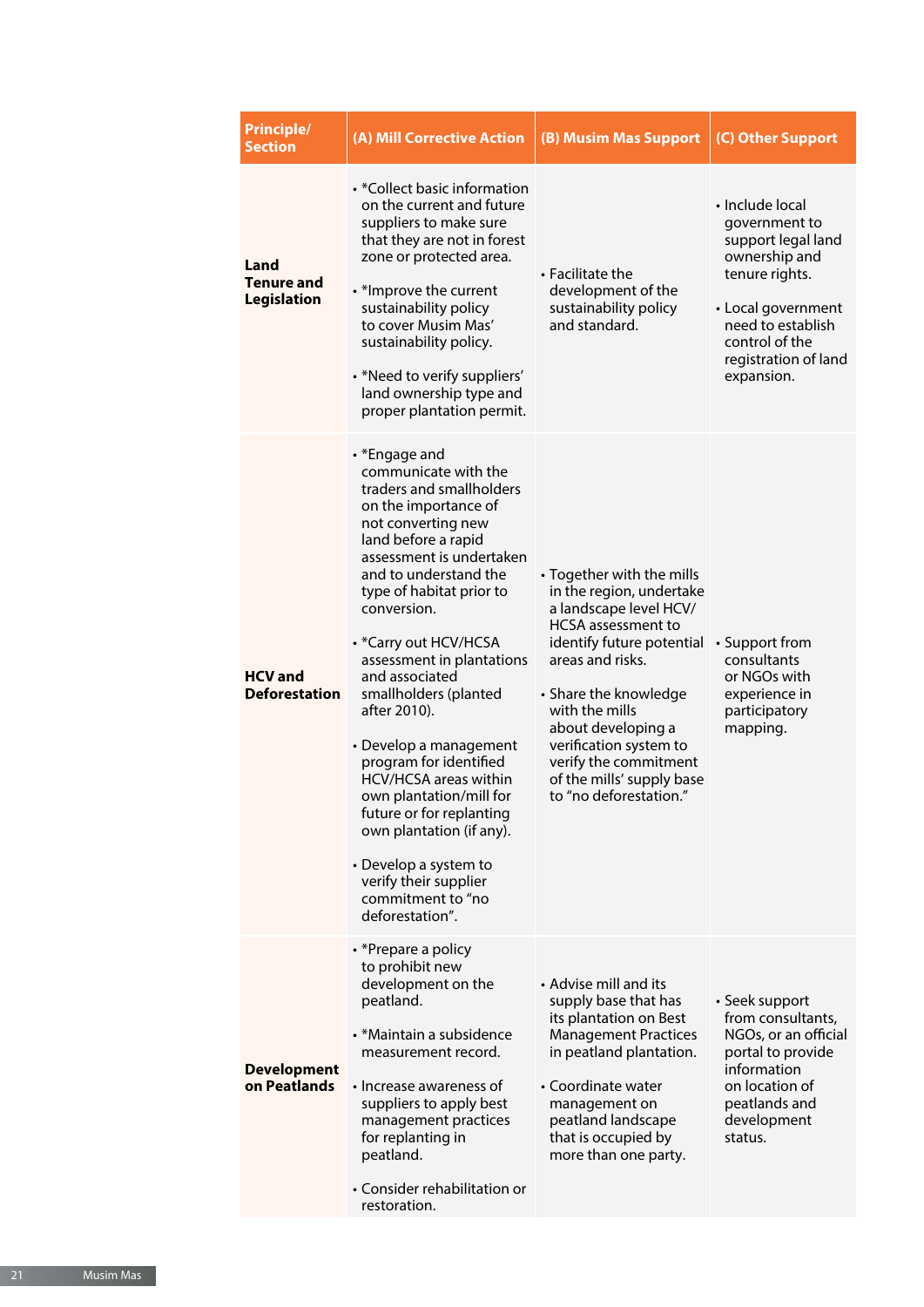| <b>Principle /</b><br><b>Section</b>                     | (A) Mill Corrective Action                                                                                                                                                                                                                                                                                                                                                                                                                                                                                                                                                                                                                                               | (B) Musim Mas Support                                                                                                                                                                                                | (C) Other Support                                                                                                                                                                                                                                                             |
|----------------------------------------------------------|--------------------------------------------------------------------------------------------------------------------------------------------------------------------------------------------------------------------------------------------------------------------------------------------------------------------------------------------------------------------------------------------------------------------------------------------------------------------------------------------------------------------------------------------------------------------------------------------------------------------------------------------------------------------------|----------------------------------------------------------------------------------------------------------------------------------------------------------------------------------------------------------------------|-------------------------------------------------------------------------------------------------------------------------------------------------------------------------------------------------------------------------------------------------------------------------------|
| <b>Use of Fire</b>                                       | • *Share the good<br>agricultural practices to<br>the suppliers without<br>using fire in land<br>preparation.<br>• Carry out a series of<br>meeting on the no<br>burning policy to<br>smallholders.                                                                                                                                                                                                                                                                                                                                                                                                                                                                      | • Contribute experience<br>of implementing good<br>agricultural practices to<br>the suppliers without<br>using fire in preparing<br>the land.<br>• Provide training on<br>fire management for<br>plantation company. | $\cdot$ Contact the<br>plantation /<br>agriculture service<br>office for extension<br>on implementation<br>of no-burning<br>policy.                                                                                                                                           |
| <b>Environment</b><br><b>Impact</b><br><b>Management</b> | • *Engage and<br>communicate with its<br>traders and smallholders<br>on the importance of<br>raising awareness on<br>waste management and<br>the use of hazardous<br>agrochemicals.<br>• Improve the waste<br>water management<br>and develop control<br>mechanism near the<br>villages to measure<br>contamination from mill<br>effluent.<br>• Integrate the result of<br>HCV study into Upaya<br>Pengelolaan Lingkungan<br>(UKL) (Measures<br>for Environmental<br>Management) / Upaya<br>Pemantauan Lingkungan<br>(UPL) (Measures<br>for Environmental<br>Monitoring) revision,<br>so that identified HCV<br>areas are included in the<br>management of UKL /<br>UPL. | • Increase awareness by<br>providing expertise<br>to the mills and their<br>suppliers on waste<br>management and<br>the use of hazardous<br>agrochemical.                                                            | • Seek advice from<br>government office<br>on spatial plan<br>development<br>progress and best<br>management<br>practice in<br>buffer zones and<br>protection of water<br>from agriculture<br>activities.                                                                     |
| <b>Greenhouse</b><br>Gas (GHG)<br><b>Emissions</b>       | • *Prepare a management<br>and monitoring plan to<br>support an action plan for<br>emission reduction.<br>• *Calculate and monitor<br>the GHG emissions<br>using applicable<br>GHG tools (Indonesia<br>Sustainable Palm Oil<br>(ISPO), Roundtable on<br>Sustainable Palm Oil<br>$(RSPO)$ ).                                                                                                                                                                                                                                                                                                                                                                              | • Provide support to the<br>mills for GHG reduction<br>program which is<br>beneficial to the<br>landscape level.                                                                                                     | • Engage consultant<br>or NGO with<br>expertise in GHG<br>assessment to<br>support financial<br>analysis and<br>sourcing of finance<br>for methane<br>capture and Palm<br>Oil Mill Effluent<br>(POME) / Empty<br><b>Fruit Bunch</b><br>(EFB) fertiliser<br>production system. |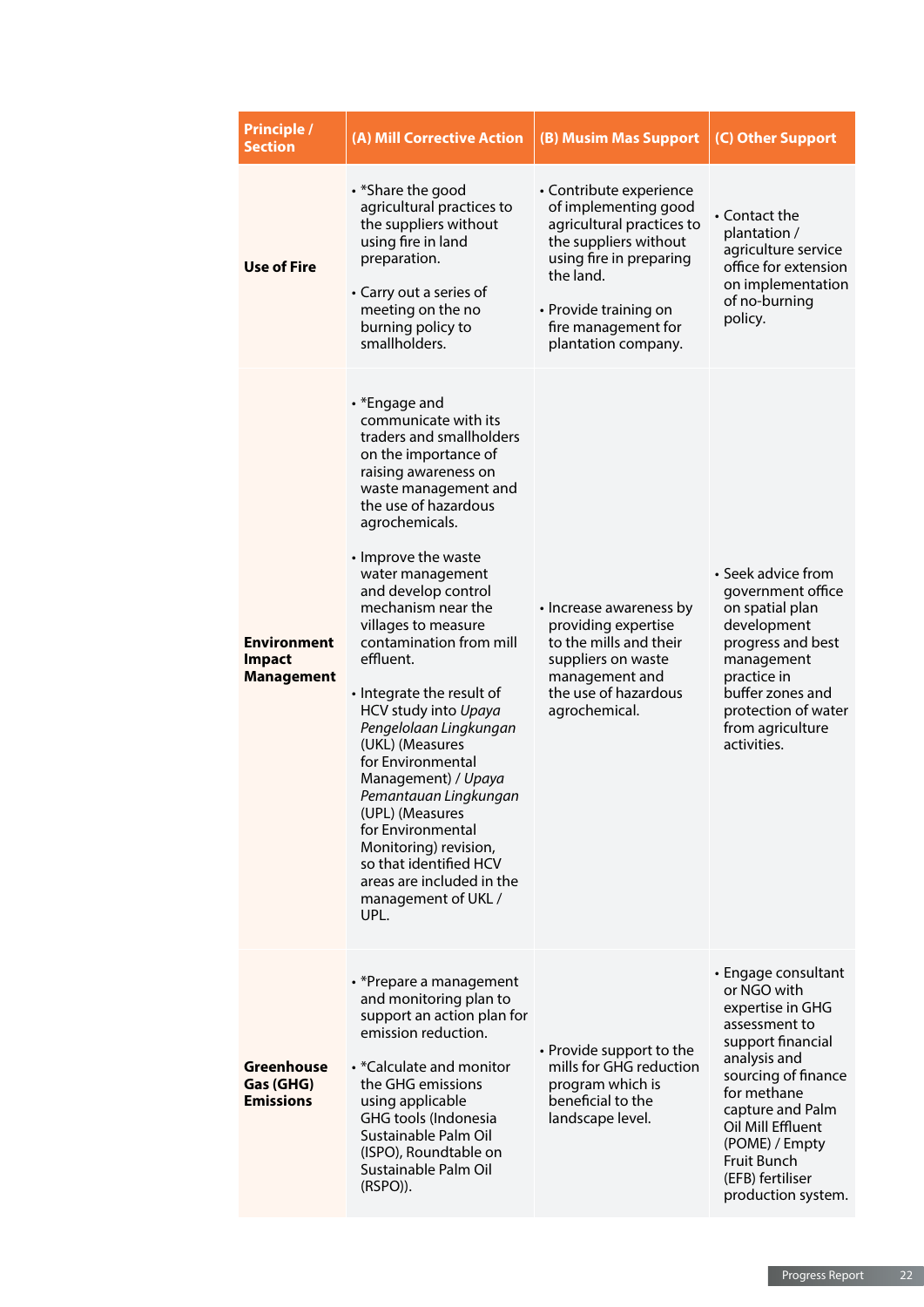| <b>Principle/</b><br><b>Section</b> | (A) Mill Corrective Action                                                                                                                                                                                                                                                                                                                                                                                                                                                                                                                                                                                                                                                                                                                                                               | (B) Musim Mas Support                                                                                                                                                                                                                                                                                                                                                                                                                                                          | (C) Other Support                                                                                                                                                                                                |
|-------------------------------------|------------------------------------------------------------------------------------------------------------------------------------------------------------------------------------------------------------------------------------------------------------------------------------------------------------------------------------------------------------------------------------------------------------------------------------------------------------------------------------------------------------------------------------------------------------------------------------------------------------------------------------------------------------------------------------------------------------------------------------------------------------------------------------------|--------------------------------------------------------------------------------------------------------------------------------------------------------------------------------------------------------------------------------------------------------------------------------------------------------------------------------------------------------------------------------------------------------------------------------------------------------------------------------|------------------------------------------------------------------------------------------------------------------------------------------------------------------------------------------------------------------|
| <b>Social</b><br><b>Compliance</b>  | • *Carry out socialisation<br>for workers on the<br>declaration of human<br>rights and ILO convention<br>and other regulation<br>related to manpower,<br>especially on child labour.<br>• *Improve the analysis<br>on the cause of work<br>accident occurrence<br>(especially in own<br>plantation) to find out<br>preventive solutions<br>and to increase hygienic<br>awareness for workers.<br>• Conduct Social Impact<br>Assessment (SIA) for own<br>plantation and mill.<br>• Improve Corporate Social<br>Responsibility (CSR)<br>activities to be more<br>strategic and aligned<br>with local community<br>development plan.                                                                                                                                                        | • Share experience in<br>the development<br>process of social<br>policies and support<br>of management and<br>monitoring plan.                                                                                                                                                                                                                                                                                                                                                 | • Seek support<br>from consultant<br>or other service<br>providers with<br>social expertise<br>dimension to the<br>development and<br>implementation<br>of action plan to<br>mitigate negative<br>social impact. |
| <b>Traceability</b>                 | • Develop and implement<br>procedures on FFB<br>purchase as the<br>traceability policy. The<br>implementation of<br>traceability by the mill<br>could start with its lowest<br>risk rank (plantation<br>company) to the medium<br>risk (cooperative) and<br>the highest risk rank (the<br>traders type).<br>• *Develop a registration<br>system for its supply base<br>to the origin of the FFB<br>to the extent of the farm<br>level and do not stop at<br>the agent/trader level.<br>The information must<br>include: the identity of<br>the farmer and his farm<br>location, area and land<br>right status.<br>• Check on quota during<br>FFB purchase as an<br>initial step to ensure<br>traceability.<br>• Support the incoming<br>FFB traceability with a<br>record of FFB origin. | • Support in developing<br>traceability system and<br>policies on traceability.<br>• Support the tracing<br>process of the mills'<br>supply base e.g.<br>Geographic Information<br>System (GIS) support<br>for farm survey,<br>mapping and analysis.<br>• Provide relevant<br>support to its suppliers<br>to improve the<br>productivity of its<br>supply base. Start a<br>separate engagement<br>programme that<br>focuses more on<br>agronomic and<br>sustainable practices. | • Use consultant /<br>NGO to support<br>participatory<br>farm mapping,<br>production data<br>and support<br>the use of apps<br>of farmers /<br>traders and mills<br>to build a good<br>communication.            |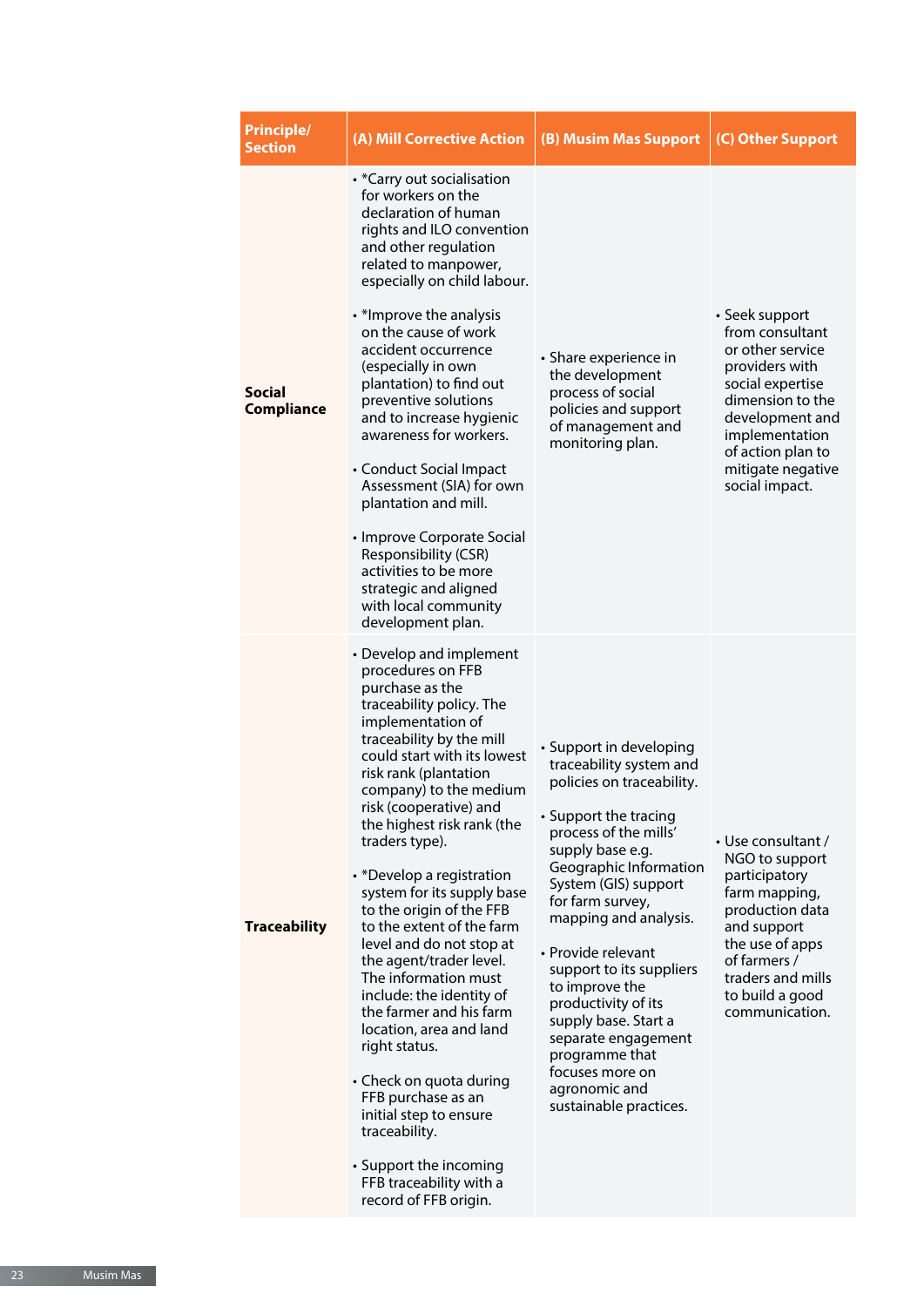

## **Statement from CORE**

Musim Mas announced their Sustainability Policy in December 2014, applicable immediately to their operations and those of all third-party suppliers. Musim Mas requires supplier mills and their suppliers of FFB to meet their policy commitments but recognises that compliance will require a process of constructive engagement with mills and their parent companies, delivered in partnership with CORE. An important component of this engagement is to deliver a programme of mill-level verification assessments.

The verification assessment programme verifies the performance of identified high-risk mills against Musim Mas' policy commitments, both to highlight areas where improvement is needed to close compliance gaps and to inform an engagement strategy at the level of the supplier company group. A tertiary purpose of the assessments is to help identify common sustainability challenges that inform the planning of interventions that Musim Mas would aim to roll out across priority landscapes. Critical to Musim Mas's strategy is a transformation objective, taking a landscape level approach to implementation and focusing effort in places where impact can be achieved. In agreement with Musim Mas, CORE has followed an approach that focuses on:

- Engaging with clusters of mills in priority landscapes, with an initial emphasis on regencies in Riau province.
- Prioritising mills owned by plantation company groups that are key suppliers to Musim Mas, based on total volumes & strategic commercial partnerships.

Specific activities in 2016 have

included (1) a series of mill-level verification assessments, supported by (2) workshops aimed at a wider cross-section of the supply base, and (3) further work on risk assessment to inform this process. CORE targeted achieving an initial tranche of 10 site verification assessments in 2016, clustered in priority regencies in Riau province, Indonesia. The priority regencies for Musim Mas are: Kuantan Singingi, Kampar and Siak, selected based on relative environmental sustainability risk and volumes sourced.

The mills within each key company group have been classified into risk categories, and on this basis, CORE and Musim Mas have identified mills to be included as part of the verification programme. This site assessment programme verifies the performance of the identified high risk mills against Musim Mas' policy commitments, but just as importantly is utilised as a crucial element of engagement at the level of the supplier company group, as well as informing the interventions that Musim Mas should prioritise across the priority landscape. CORE utilise a standard approach to verification including defined indicators, methodology, reporting template, and continuous improvement plan. Eight of the assessments have been completed to date, with two more planned in early 2017.

To address both the specific verification findings and broader barriers to improving sustainability performance, CORE and Musim Mas will develop a landscapelevel programme that includes the following types of intervention:

1. Develop and monitor the implementation of corrective action plans for each mill based on the findings of the assessment

Gary Paoli **Daemeter Consulting** visits.

- 2. Develop and deliver a series of capacity building workshops for key mill and plantation companies. For mills to effectively implement the corrective action plans, staff need to develop capacity in key areas. The workshops allow the mills to share challenges and strategies for overcoming them, and potentially develop a potential support network.
- 3. Develop a long-term capacity building programme to address critical areas of non-compliance, as well as contribute to production and livelihood objectives. Key policy commitments need to be addressed in a systemic and comprehensive way by taking fundamental steps to develop capacity at a regency and provincial level.
- 4. Identify existing landscape level initiatives that Musim Mas can actively contribute to, in partnership with other stakeholders, that seek to address some of the key sustainability challenges. CORE have already identified some specific initiatives for potential support and collaboration, but further fieldwork will be undertaken across the priority regencies to review wider options.

This landscape-level approach now gives a solid baseline to engage with suppliers much more actively in 2017 and beyond on the implementation of critical sustainability requirements, including deforestation, smallholder FFB traceability, peatland management and labour practices. The programme will also be expanded to a second priority location in 2017.

> Edward Millard **Rainforest Alliance**

Neil Judd **Proforest**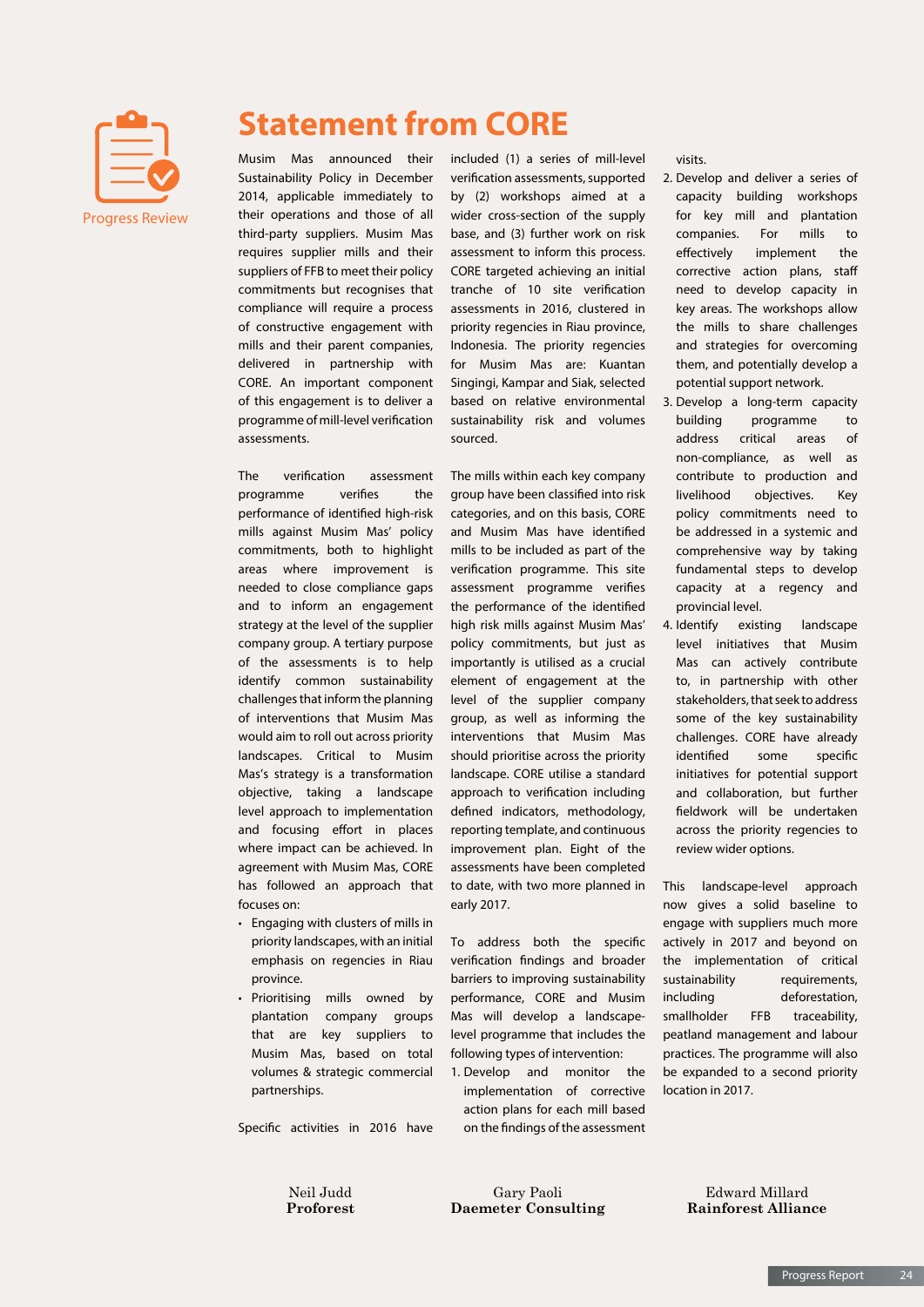### **Providing support to our third-party mills**

We acknowledge the importance of smallholders to the sustainable palm oil debate and are designing an Extension Service Programme (ESP), made up of a team of agronomists, environmental and social experts who will provide sustainability consultation for the independent smallholders of our third-party mills.

ESP is the creative brainchild that emerged after our mill verifications: how can we support the smallholders whom we have identified as suppliers to the mills that we have engaged? How do we further enhance ways to assist our supplying mills and gain the goodwill of the parent companies?

Our strength lies in our technical expertise e.g. agronomy, best practices, Occupational Health and Safety implementation, pest and disease control, safe use of chemicals, use of fertilisers, and fire management.

We realised that the technical expertise that we offer to the smallholders is an incentive for the mills to collaborate with us. If the independent smallholders who supply to the mills produce good oil yields, the mills will benefit too. If the mills in one regency could benefit from our ESP programme, there might be interest by the groups in other regencies for implementing similar projects. If we can build up the goodwill within the landscape over time, we can develop model case studies for others to adopt sustainable practices.



"How do we further enhance ways to assist our supplying mills and gain the goodwill of the parent companies?"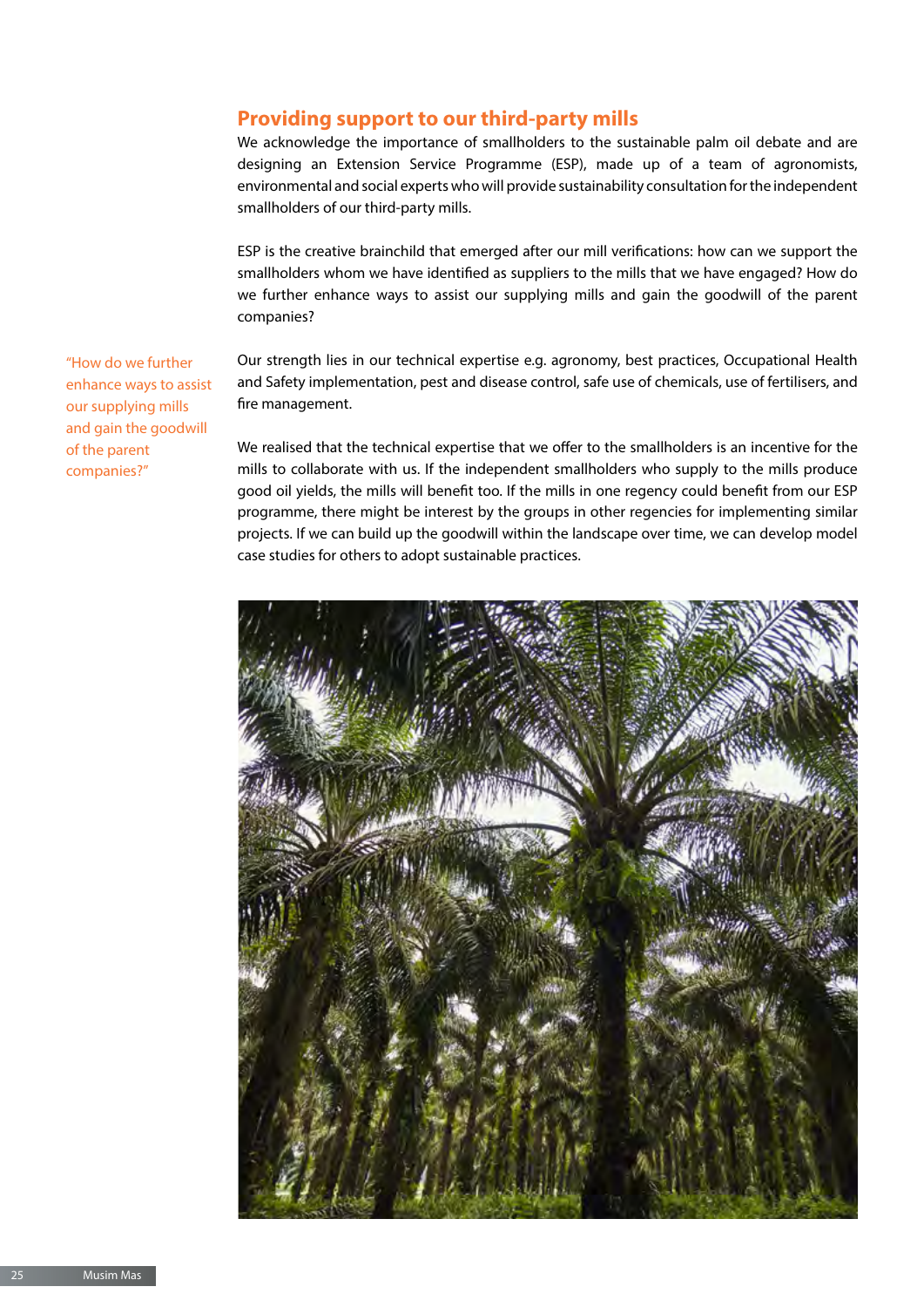## **Existing multi-stakeholder initiatives**

This is a list of the known multi-stakeholder initiatives in the landscape. We have also been actively participating in some of these initiatives.

| <b>Province</b>              | <b>Regencies</b>    | <b>Key concern</b>                                  | <b>Landscape level</b><br>intervention                                                                                                                                                                                                                                                                                                                                                                                                        |
|------------------------------|---------------------|-----------------------------------------------------|-----------------------------------------------------------------------------------------------------------------------------------------------------------------------------------------------------------------------------------------------------------------------------------------------------------------------------------------------------------------------------------------------------------------------------------------------|
| <b>Riau</b>                  | Siak                | Proximity to Giam Siak<br>Kecil landscape           | A multi-stakeholder<br>programme led by the<br>head of regency of Siak<br>(bupati) is underway and is<br>potentially made up of the<br>private sector, NGOs and<br>donor organisations. There<br>is currently no private<br>sector player.                                                                                                                                                                                                    |
|                              | Pelalawan           | Proximity to Tesso Nilo<br><b>National Park</b>     | We are part of the Tesso<br>Nilo Task force headed by<br>international NGO, WWF.<br>The task force is a multi-<br>stakeholder programme<br>involving government<br>officials, the private sector<br>and NGOs, aiming to<br>identify a solution to the<br>issue of deforestation in<br>the national park.                                                                                                                                      |
|                              | Kuantan<br>Singingi |                                                     |                                                                                                                                                                                                                                                                                                                                                                                                                                               |
| Aceh                         | <b>Aceh Tamiang</b> | Proximity to Leuser<br>Ecosystem                    | This landscape is part of a<br>joint monitoring project<br>with our peer companies,<br>led by non-profit The<br>Forest Trust (TFT).                                                                                                                                                                                                                                                                                                           |
|                              | <b>Aceh Timur</b>   |                                                     |                                                                                                                                                                                                                                                                                                                                                                                                                                               |
|                              | Aceh Singkil        |                                                     |                                                                                                                                                                                                                                                                                                                                                                                                                                               |
| <b>South Sumatra</b>         | Musi Banyuasin      | Proximity to Sembilang-<br>Dangku landscape         | We are one of the early<br>private sector participants<br>who has pledged our<br>commitment to the multi-<br>stakeholder initiative called<br>South Sumatra Eco-region<br>Alliance, led by donor<br>organisation, IDH and<br>implementation partner,<br>non-profit, the Zoological<br>Society of London (ZSL).<br>This regency has also<br>been selected as the first<br>regency to work towards<br>the RSPO Jurisdictional<br>Certification. |
| <b>Central</b><br>Kalimantan | Seruyan             | Proximity to Tanjung<br><b>Puting National Park</b> | The lead implementation<br>partner in this regency<br>is the non-profit, Earth<br>Innovation Institute/<br>INOBU.                                                                                                                                                                                                                                                                                                                             |
| <b>North Sumatra</b>         | Langkat             | Proximity to Leuser<br>Ecosystem                    | See Aceh above.                                                                                                                                                                                                                                                                                                                                                                                                                               |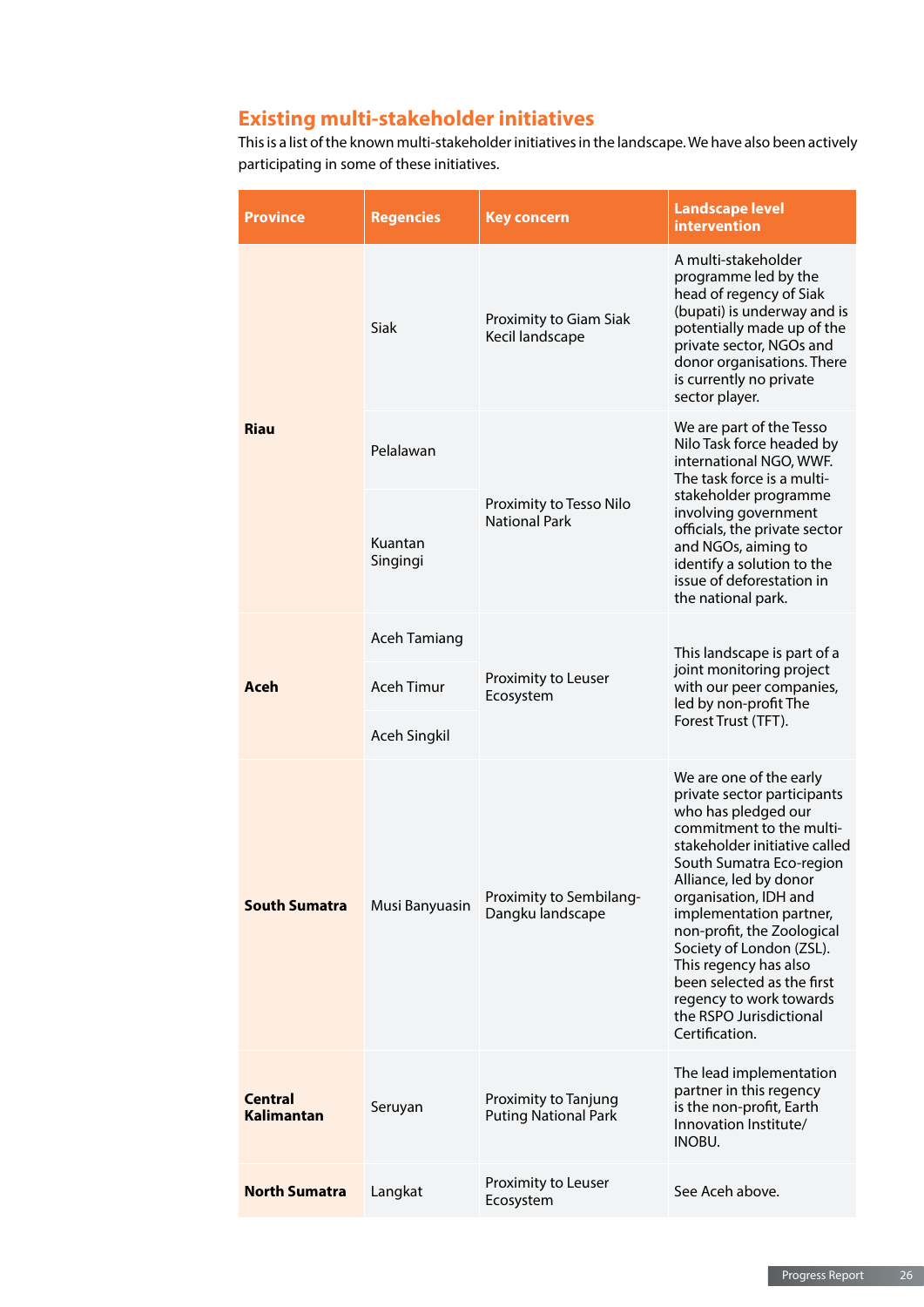# **Conclusion**



Since we started working on our policy commitments, the journey has been a challenging process and will remain so. We recognised areas that needed improvements and challenges that needed help from external stakeholders.

To our internal and external stakeholders who have helped us in many ways in our journey, we would like to thank them.

Going forward for 2017, we will work on the following initiatives:

- 1. Increase the number of mill verifications in the selected regencies and seek solutions on the macro issues. Increase the number of verifications in Central Kalimantan and South Sumatra provinces.
- 2. Increase visibility of the landscapes by identifying independent smallholders using highresolution imagery.
- 3. Start the action plans for mills that have been verified by our traceability team.
- 4. Start our ESP (Extension Services Programme) for the independent smallholders of our thirdparty suppliers.
- 5. Engage more decision-makers of the parent groups to ensure compliance with our Sustainability Policy.
- 6. Develop a Controlled Purchase Mechanism for engaging our third-party suppliers.